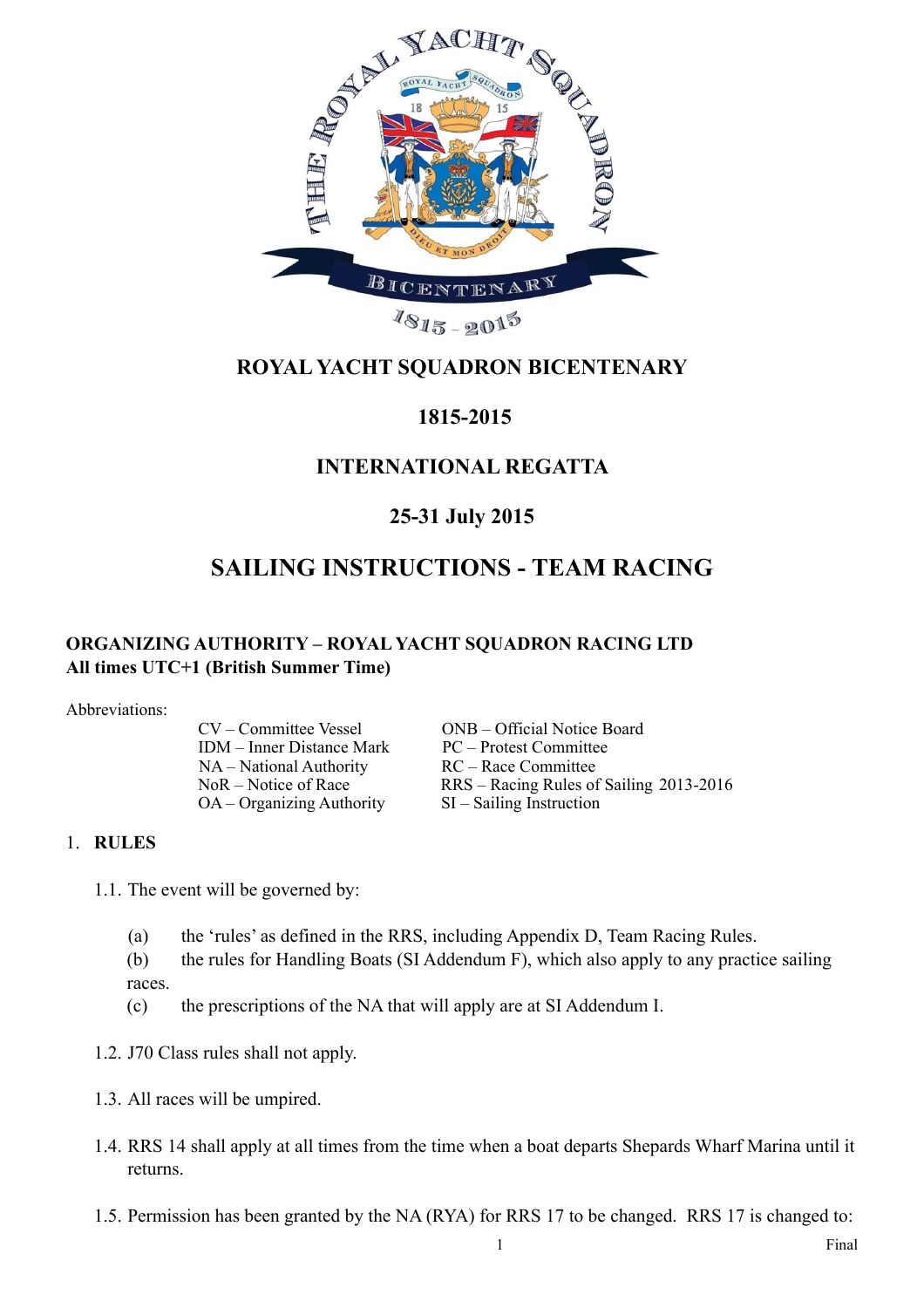"After her starting signal, if a boat clear astern becomes overlapped within two of her hull lengths to leeward of a boat on the same tack, she shall not sail above her proper course while they remain overlapped within that distance unless in doing so she promptly sails astern of the other boat."

This rule does not apply if the right-of-way boat is on a leg to a leeward mark or if the overlap begins while:

- (a) the right-of-way boat is on a leg to a leeward mark,
- (b) the windward boat is required by RRS 13 to keep clear, or
- (c) both boats are OCS.
- 1.6. Definition: A boat is on a leg to a leeward mark when she is on a leg to marks 2, 3 or 4.
- 1.7. RRS 31 (Touching a Mark) is changed to "While *racing*, neither the crew nor any part of a boat's hull shall touch a starting *mark* before starting, a *mark* that begins, bounds or ends the leg of the course on which she is sailing, or a finishing *mark* after finishing. In addition, while *racing*, a boat shall not touch the RC vessel that is also a *mark*."
- 1.8. Add to RRS 41: "(e) help to recover from the water and return on board a crew member, provided the return on board is at the approximate location of the recovery."
- 1.9. In the event of any conflict between these SIs and the NoR, the SIs will take precedence. This changes RRS 63.7.
- 1.10. The right of appeal will be denied in accordance with RRS 70.5(a).
- 1.11. RRS D1.3 (a) (Penalties) first sentence is changed to: "When on an upwind leg of the course a boat may take a penalty by gybing, or when on an offwind leg of the course a boat may take a penalty by tacking when she may have broken one or more rules of Part 2, or RRS 31 or 42, in an incident while racing."
- 1.12. RRS D2.2(a) (Protests by Boats) is changed to: "She shall hail "Protest" and conspicuously display a Yankee flag at the first reasonable opportunity for each."
- 1.13. RRS a D2.2(f) (Protests by Boats) is changed as follows: "A boat penalized by an umpire shall take a One-Turn Penalty."
- 1.14. RRS D2.3 (Penalties Initiated by an Umpire) is changed as follows: The last paragraph is deleted and replaced with:

"The umpire shall signal a decision in compliance with rule D2.4. A boat penalized by an umpire shall take a One-Turn Penalty except that, when an umpire hails a number of turns, the boat shall take that number of One-Turn penalties."

1.15. D 2.4(b) (Signals by an Umpire) is changed as follows:

"To penalize a boat a coloured flag, similar to the flag displayed on the backstay of that boat, with one long sound and pointing that coloured flag at the identified boat means: "The identified boat shall take a penalty by complying with SI 1.13"."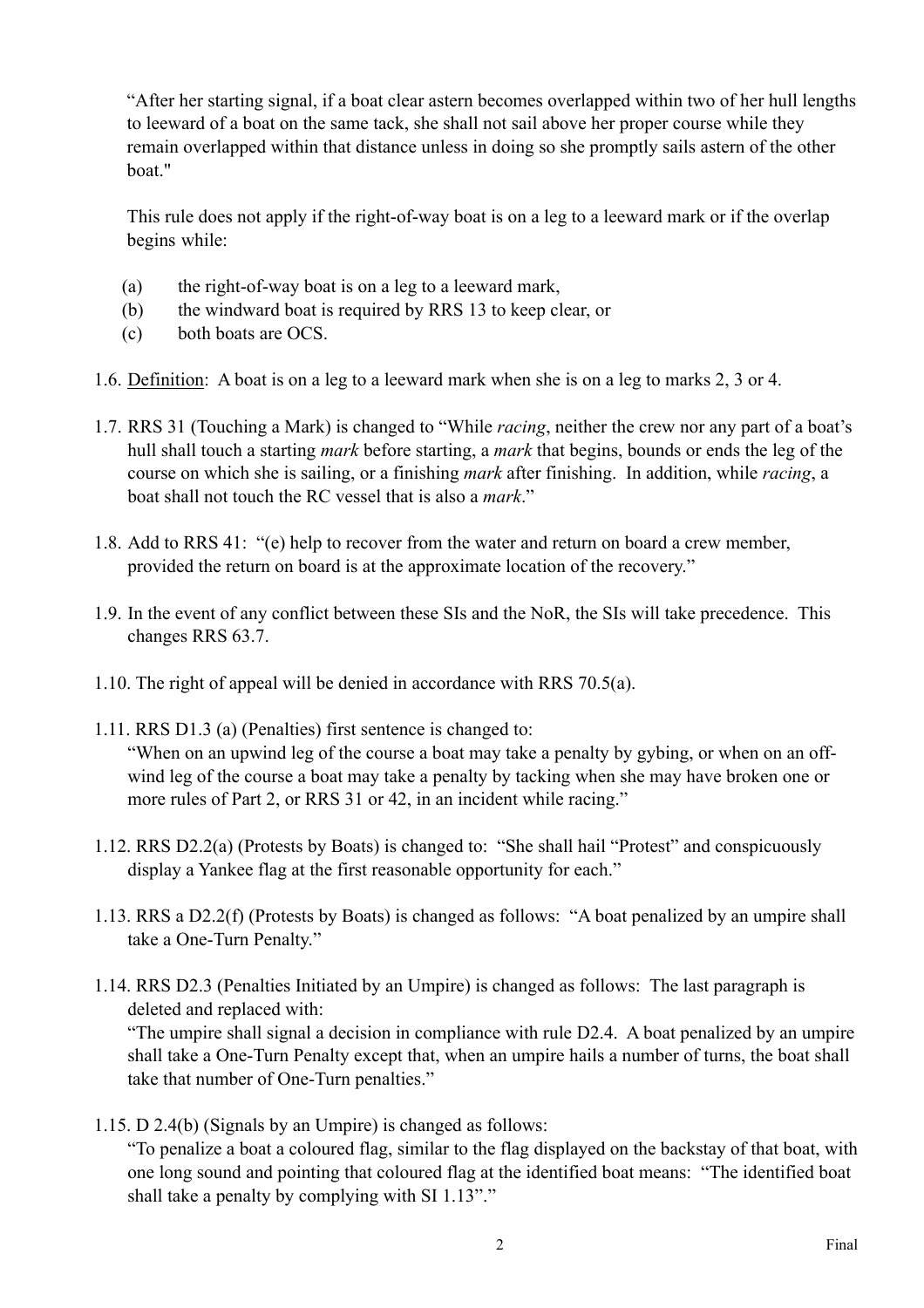- 1.16. When racing is in the Round-Robin Series, RRS D3.1(d)(3) is deleted and replaced by H1.9.
- 1.17. RRS D5 (Breakdowns) is deleted.
- 1.18. Voluntary penalties taken after the Preparatory and before the Starting signal shall be taken by gybing.
- 1.19. The current bylaws of the Southampton Harbour 2003 Appendix 2 & Cowes Harbour Commission, attached as Addenda J and K, shall apply to all participants.
- 1.20. Advertising on boats / or equipment may only be that which is provided by the OA.

## 2. **ENTRIES AND ELIGIBILITY**

- 2.1. To remain eligible the entire crew shall complete Registration in accordance with the NoR, pay any outstanding entry fee and deposit the damage deposit, between 0800 Saturday 25 July and 1600 Sunday 26 July, unless extended by the OA.
- 2.2. Each team is responsible for the damage or loss to their boat, up to a limit of £500 per incident, unless responsibility is otherwise assigned by the umpires or PC.
- 2.3. After Registration, no team member may be changed without the prior written permission of the RC. It will be given only in exceptional circumstances.

## **3. COMMUNICATIONS WITH COMPETITORS**

- 3.1. Notices to competitors will be posted on the ONB located at Shepards Wharf Marina.
- 3.2. Signals made ashore will be displayed on a flagpole at Shepards Wharf Marina below an RYS Bicentenary Battle Flag.
- 3.3. The first briefing for all competitors shall be at Shepards Wharf Marina at 1700 on 26 July. See SI Addendum A. Attendance is mandatory for all competitors.
- 3.4. Daily briefings and debriefings will be held Monday to Thursday at Shepards Wharf Marina in accordance with SI Addendum A, which is mandatory attendance for all skippers, or their representative.
- 3.5. When Code Flag AP is displayed ashore, '1 minute' is replaced with 'not less than 60 minutes' in the Race Signal AP. This changes AP in Race Signals.

## **4. AMENDMENTS TO SAILING INSTRUCTIONS**

4.1. Amendments to these SIs will be signalled by flying Code Flag L in Shepards Wharf Marina. Such changes will be posted on the ONB not later than 0830 on the day that the Amendment becomes extant.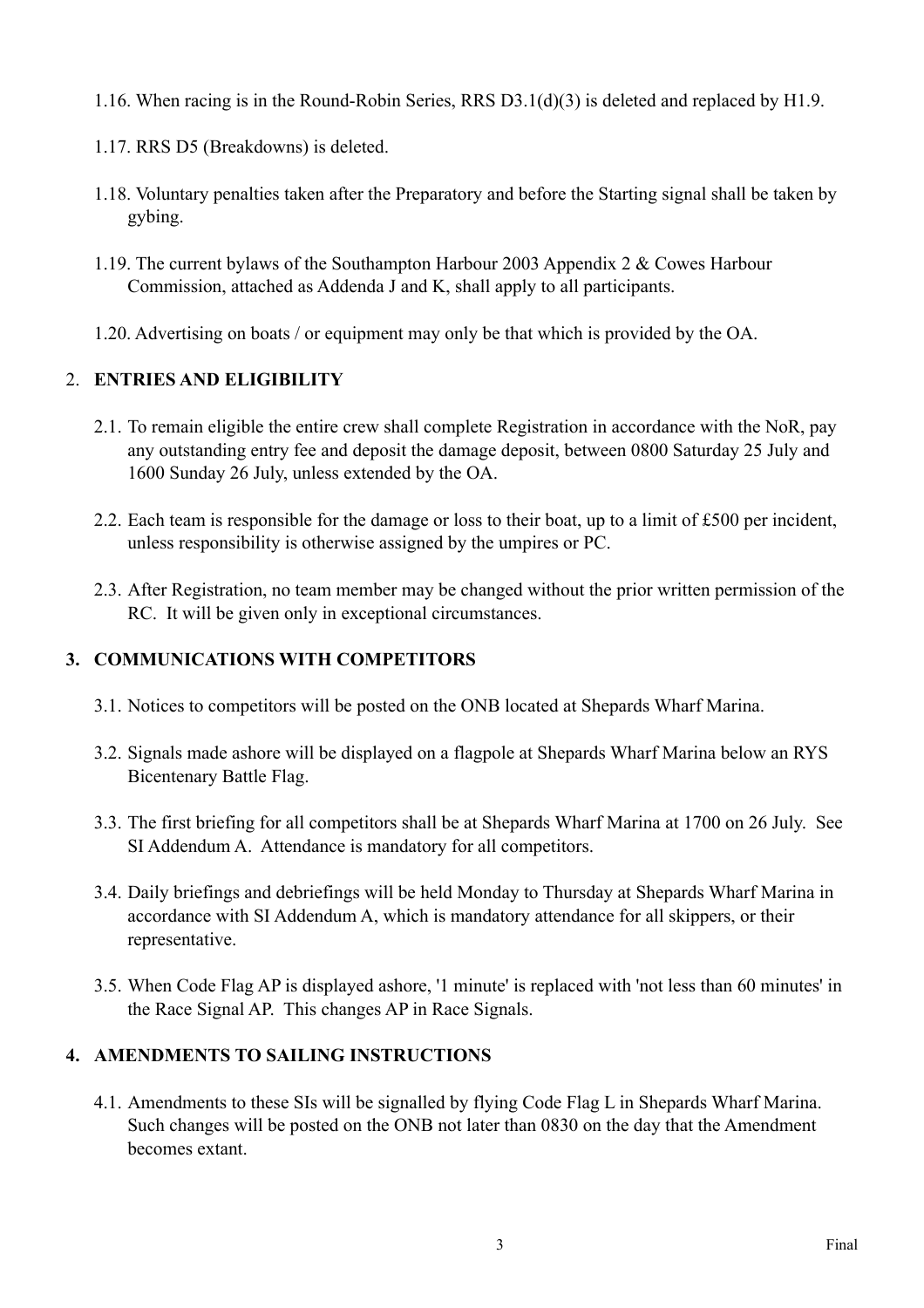4.2. Amendments made afloat will be signalled by the display of Code Flag L on the CV with three sound signals. This is an addition to Code Flag L in Race Signals. An umpire may communicate these either verbally or in writing.

## 5. **BOATS AND SAILS**

- 5.1. The J70s to be sailed and the sails to be used will be provided by the OA.
- 5.2. The Draw for the allocation of team letters A to K, excluding I, will be conducted during the Briefing to be held at the Shepards Wharf Marina Event Centre on Sunday 27 July 2015. Team letter bibs will be issued and shall be worn by the skipper of each boat as the outer piece of clothing at all times when afloat.
- 5.3. Standing rigging shall not be altered nor any gear removed without the permission of the RC. Boats may be inspected at any time.
- 5.4. The RC may require boats to reef their mainsails, in which case boats will be so informed by the umpires.
- 5.5. Other restrictions or instructions may be given to the boats verbally by an umpire. Code Flag L is not required.
- 5.6. The RC will decide which boats are to be used for each stage.

## **6. IDENTIFICATION AND ASSIGNMENT OF BOATS**

- 6.1. Each team will be allocated a pair of J70s for each race in accordance with the Race Schedule.
- 6.2. Teams will be identified by a colour flag affixed to the Backstay and to the shrouds: Red, Blue, Yellow, Pink, Black & Green. Boats will be identified by a number from 1 to 12 affixed to the Jib and to the Main, hereafter called "boat number".
- 6.3. The RC may require a team to sail a substitute boat at any time.

## **7. EVENT FORMAT AND STARTING SCHEDULES**

- 7.1. The Event Format is detailed in SI Addendum A.
- 7.2. The Race Schedule is detailed in SI Addendum B.
- 7.3. The RC may terminate any race or stage of the event when, it its opinion, it is impractical to attempt to hold the remainder of the races in the existing conditions or the time scheduled.
- 7.4. The Event Format and Race Schedule may be modified during the event as determined by the RC.
- 7.5. Taking into account the entries, weather conditions, time constraints and any other relevant factors, the decision of the RC shall be final and competitors shall not request redress in respect of such decision. This changes RRS 60.1(b) and RRS 62.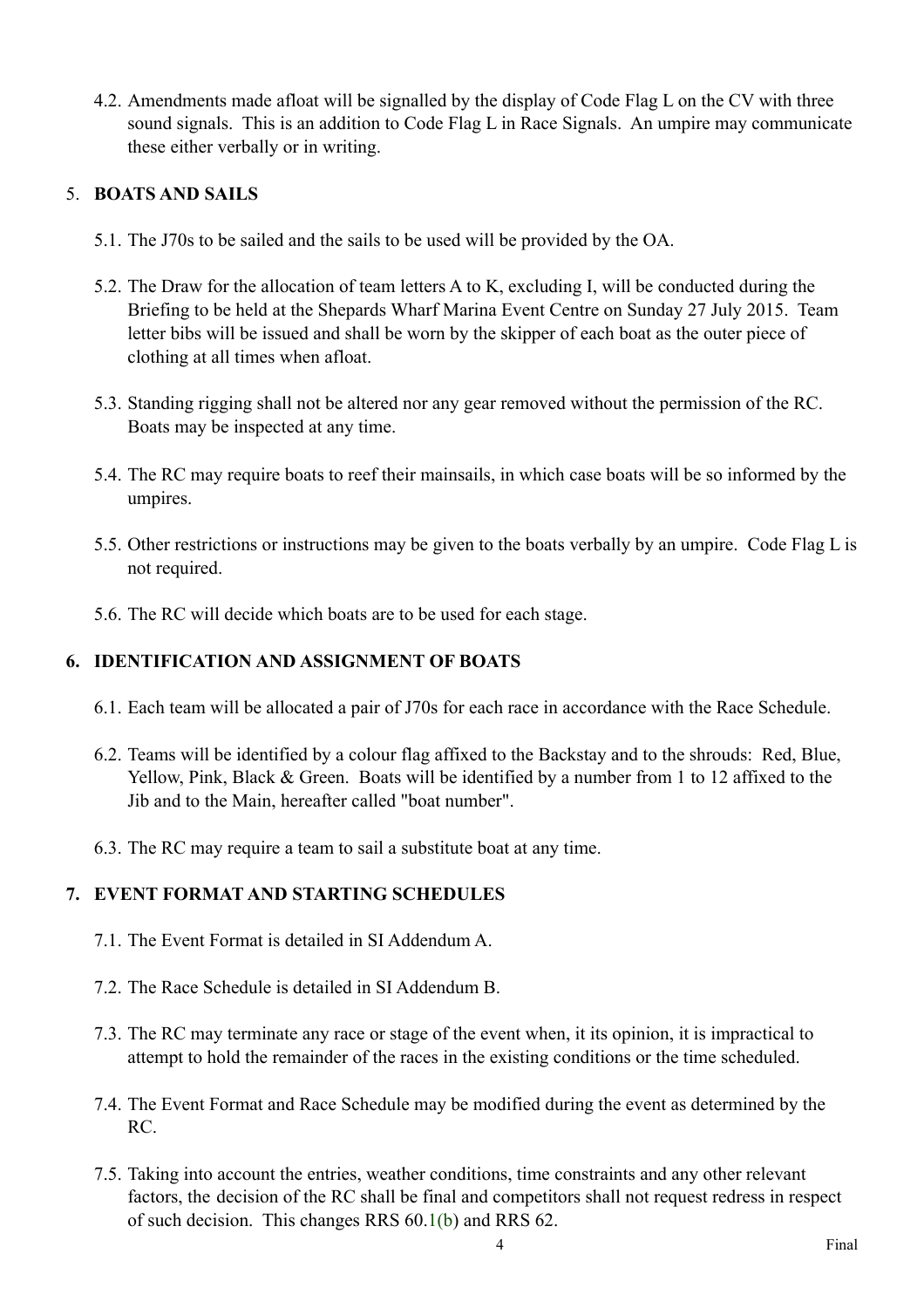- 7.6. The Race Schedule will be displayed on the ONB. Every race will be assigned a race number in the Race Schedule.
- 7.7. The RC may at any time remove a particular race from the published sequence of races and run it at a later time.
- 7.8. The intended time of the first Warning Signal each day is 1000.
- 7.9. Continuity
	- 7.9.1. Before starting and after finishing or retiring, boats shall sail to minimise any delay to the Race Schedule.
	- 7.9.2. Boats are advised to stay close to the CV after finishing / retiring.
	- 7.9.3. A boat shall remain the responsibility of the skipper until handed over to the RC or the next skipper to use that boat. Boats shall be handed over as empty of water as practical and in racing trim.

#### **8. RACING AREA AND NAVIGATION RESTRICTIONS**

- 8.1. The racing area will be in The Solent. The location of the CV will be indicated on the ONB prior to the departure of the RC to that location, but is likely to be in either Osborne Bay, to the East of Cowes, or Thorness Bay, which is to the West.
- 8.2. Any prescriptions for navigation that shall apply will be posted on the ONB.

#### **9. COURSE**

- 9.1. The course configuration is set out in SI Addendum C.
- 9.2. The Starting Line will be a straight line between the course side of the starting mark and the mast or staff displaying an Orange flag on the side of the CV, leaving the CV to Starboard.
- 9.3. The Finishing Line will be a straight line between the course side of the finishing mark and the mast or staff displaying a Blue flag on the CV, leaving the CV to Port. An Inner Distance Mark (IDM) may be laid on or near the Finishing Line. Boats shall leave the IDM to port.
- 9.4. A buoy may be attached to the CV anchor line just below keel depth. Boats shall not pass between this buoy and the CV at any time. This buoy is part of the CV ground tackle.
- 9.5. The Starting and Finishing marks will be small buoys with a stick and an Orange Flag at the top of the stick.
- 9.6. Course marks will be Orange buoys.

#### **9.7. Course Limits**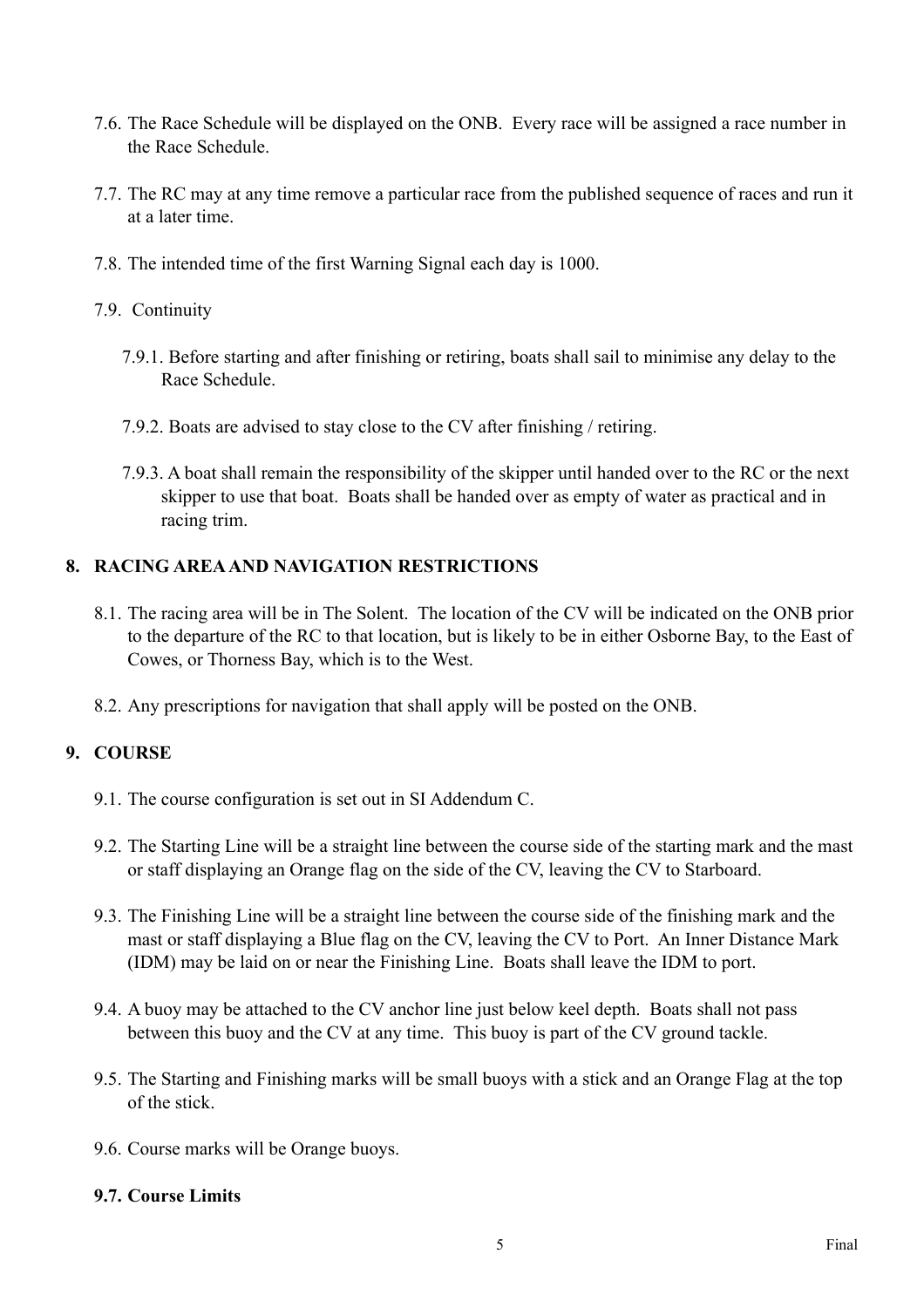- 9.7.1. Support boats, coaches, and spectator boats shall be anchored in the Defined Area and outside of the race area, as depicted in SI Addendum C. The RC or umpires may penalise a team whose coach or support team do not comply with this SI.
- 9.7.2. A breach of this SI is not open to protest.

## **10. BREAKDOWN and TIME FOR REPAIRS AND REDRESS**

- 10.1. Before the Warning Signal or within two minutes of finishing or within two minutes of changing into a new boat, whichever is later, a boat may display a White Flag to signal breakdown or damage to the boat, her sails or injury to her crew and request a delay to the next start. She shall proceed as soon as possible to a position just to leeward of the Jenny Lee, the Mother-Ship, and remain there, unless otherwise directed.
- 10.2. The time for repairs will be at the discretion of the RC.
- 10.3. After the Warning Signal, the race will not be postponed or abandoned due to breakdown unless the breakdown signal was displayed as required by SI 10.1.
- 10.4. Except when RRS 62.1(b) applies, failure to effect repairs in the time allowed, or breakdowns after the attention signal shall not be grounds for redress. This changes RRS 62.
- 10.5. Competitors are responsible for inspecting their boats before racing.
- 10.6. Competitors shall report any defects, damage or breakdown to an umpire or the RC at the first reasonable opportunity.
- 10.7. When there is a risk of further damage if a boat continues racing after damage or breakdown, she shall retire immediately.
- 10.8. When a PC grants redress under RRS 62.1(b) the RC may postpone a resail indefinitely and score each team half a race loss, unless the result is relevant to progress, but not seeding, in the next round.

## **11. DAMAGE PENALTIES**

11.1.When three race umpires decide that one or more boats has broken RRS 14 in an incident where there is damage, they may impose race-loss penalties as prescribed in Addendum D without a hearing, but shall not add points to a boat's score. The boat(s) shall be informed as soon as practical and only at that time may she request a hearing, in which case the umpires shall report the incident to the PC who shall proceed in accordance with RRS Appendix D3.1(d). Any penalties imposed after a hearing may be more than the penalties imposed by the umpires. This changes RRS D3.1(d)(1) and D3.1(d)(3)

## **12. STARTING PROCEDURE**

12.1. RRS 26 is changed. Races will be started by using the following signals: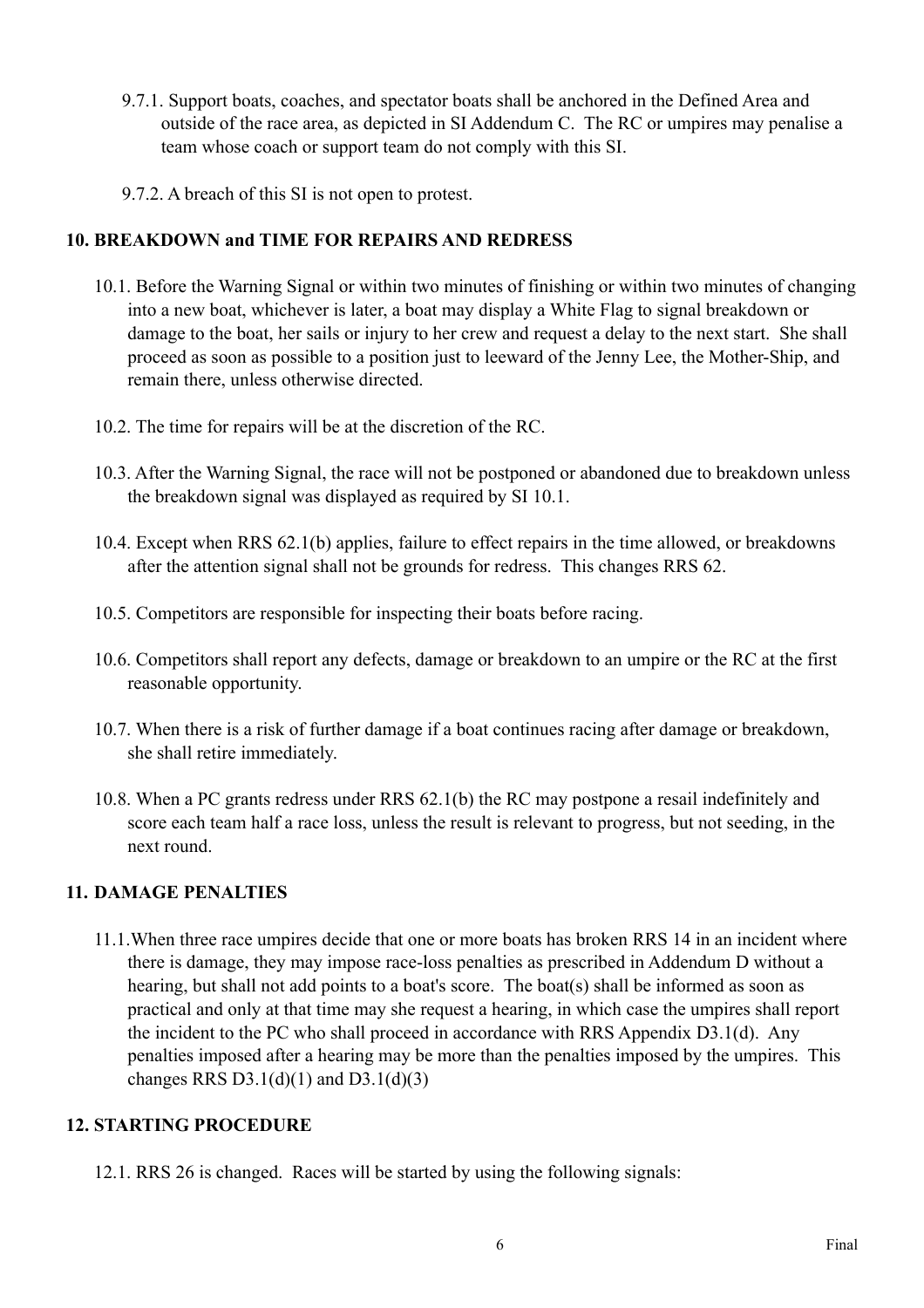| Signal          | <b>Minutes</b><br>before<br>starting signal | Sound      | <b>Visual Signals</b> |
|-----------------|---------------------------------------------|------------|-----------------------|
| Warning         | 3                                           | <b>One</b> | Team flags displayed  |
| Preparatory     | $\mathfrak{D}$                              | <b>One</b> | Flag P displayed      |
| One-minute      |                                             | One        | Team flags removed    |
| <b>Starting</b> |                                             | One        | Flag P removed        |

In each Cycle, there there will be a one-minute gap between the Start of one race and the Warning Signal for the next race. There may be a gap between the end of one Cycle, normally three consecutive starts, and the Start of the next Cycle. Times shall be taken from the start of each sound signal; the failure or delay, of a visual signal, including flags as specified in SI 12.2, shall be disregarded.

- 12.2. When a boat is subject to RRS 29.1 a flag, corresponding to her Team identification, will be displayed but not for more than One minute after the starting signal. This changes RRS 29.1. The RC may hail the boat numbers of premature starters, but failure to attract the attention of a premature starter will not be grounds for redress.
- 12.3. A boat that fails to start within two minutes of her starting signal will be scored DNS without a hearing. However, if the boat was OCS at her starting signal, she shall be scored in accordance with RRS D3.1(b).
- 12.4. A series of short sound signals will be made to advise competitors a Warning Signal is imminent. Code Flag AP will only be used for significant delays (those likely to be longer than 15 minutes).

## **13. CHANGE OF POSITION OF MARKS**

13.1. There will be no changes of the position of a mark by the RC after the start of a race. This changes RRS 33.

## **14. TIME LIMIT**

14.1. There shall be no time limit for races. However the RC may abandon a race for any reason. This changes RRS 32.

## **15. PROTESTS**

- 15.1. Protests and requests for redress that deal with scoring and other matters that do not arise from incidents in the racing area shall be notified to the RC not later than 60 minutes after the last Finishing Signal of the day. However, boats are required to notify the RC as soon practicable.
- 15.2. The PC may refuse to hear a protest or request for redress unless its outcome is relevant to progress to, but not seeding in, the next round of the competition. This changes RRS 63.1.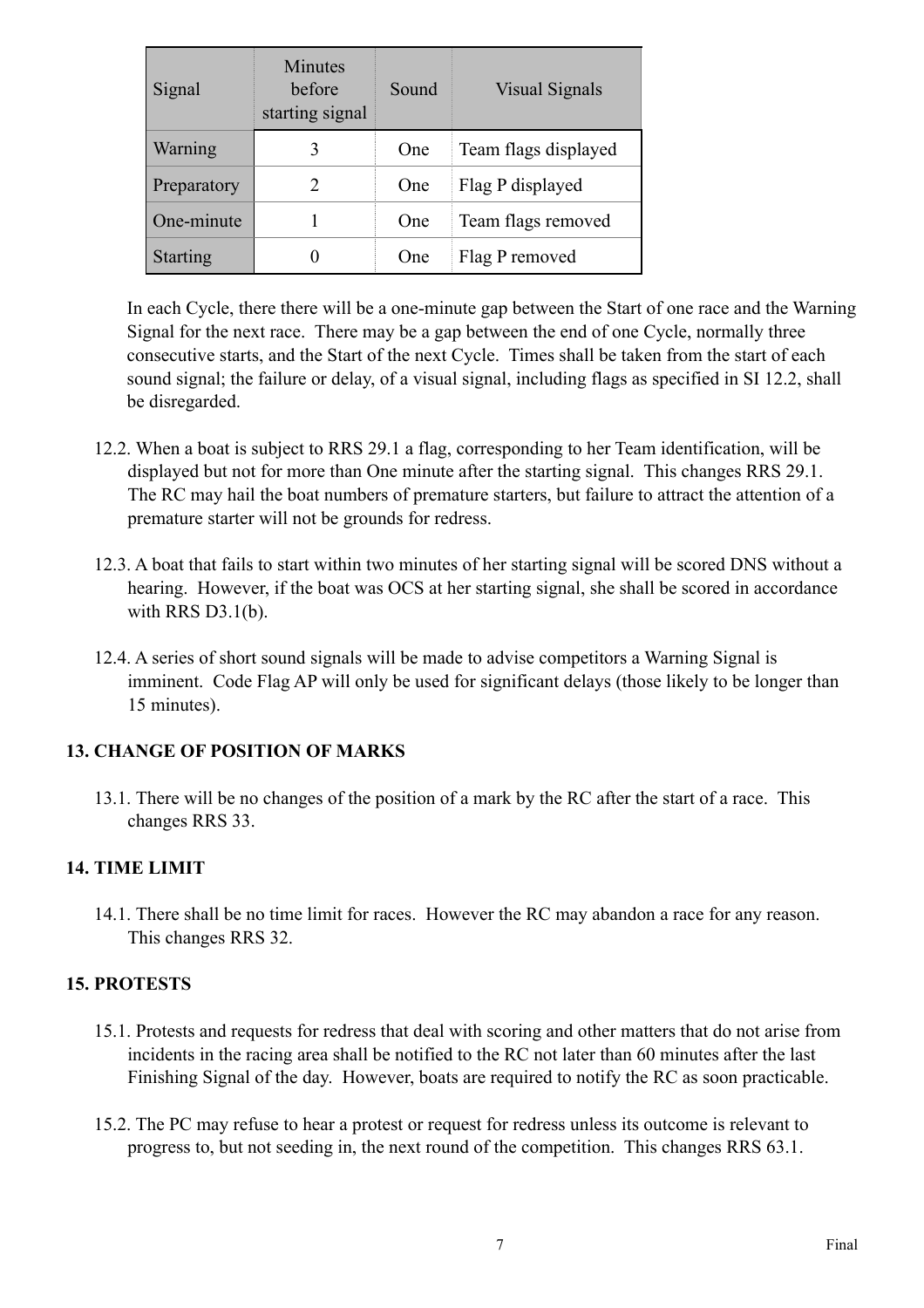- 15.3. When the PC decides that a breach of a rule has had no significant effect on the outcome of a race, it may make any arrangement it decides is equitable, which may include to order a resail or to impose no penalty. This changes RRS 64.1 and D3.1.
- 15.4. Appeals are excluded by RRS 70.5(a).

## **16. SCORING**

16.1. See Addendum H for Scoring.

## **17. SAFETY**

- 17.1. An adequate personal flotation device shall be worn by all crew at all times whilst afloat.
- 17.2. Any participant suffering significant injury shall report the matter to the RC immediately. The RC may require that person to proceed ashore to receive first aid.

### **18. CODE OF CONDUCT**

18.1. Competitors shall comply with any reasonable request from any official, including attendance at official functions, and shall not behave so as to bring the event into disrepute. The penalty for breaking this SI is at the discretion of the PC and may include exclusion from further participation in the event, or the withholding of deposits.

#### **19. SAFETY & DISCLAIMER OF LIABILITY**

- 19.1. Rule 4 of the RRS states: "The responsibility for a boat's decision to participate in a race or to continue racing is hers alone."
- 19.2. Sailing is by its nature an unpredictable sport and therefore involves an element of risk. All those taking part should be fully aware and conscious of the actual and potential risks involved in active watersports, including drowning, hypothermia and other physical injuries including head injuries.
- 19.3. They should be especially aware of the particular risks in team racing where boats are manoeuvred in close proximity and where the actions of other competitors, the action or inaction of the organisers, the umpires and drivers of other escort craft can also endanger their safety.
- 19.4. By taking part in the event, each competitor agrees and acknowledges that:

(a) They are aware of the inherent element of risk involved in the sport and accept responsibility for the exposure of themselves, their crew and their boat to such inherent risk whilst taking part in the event;

(b) They are responsible for the safety of themselves, their crew, their boat and their other property whether afloat or ashore;

(c) They accept responsibility for any injury, damage or loss to the extent caused by their own actions or omissions;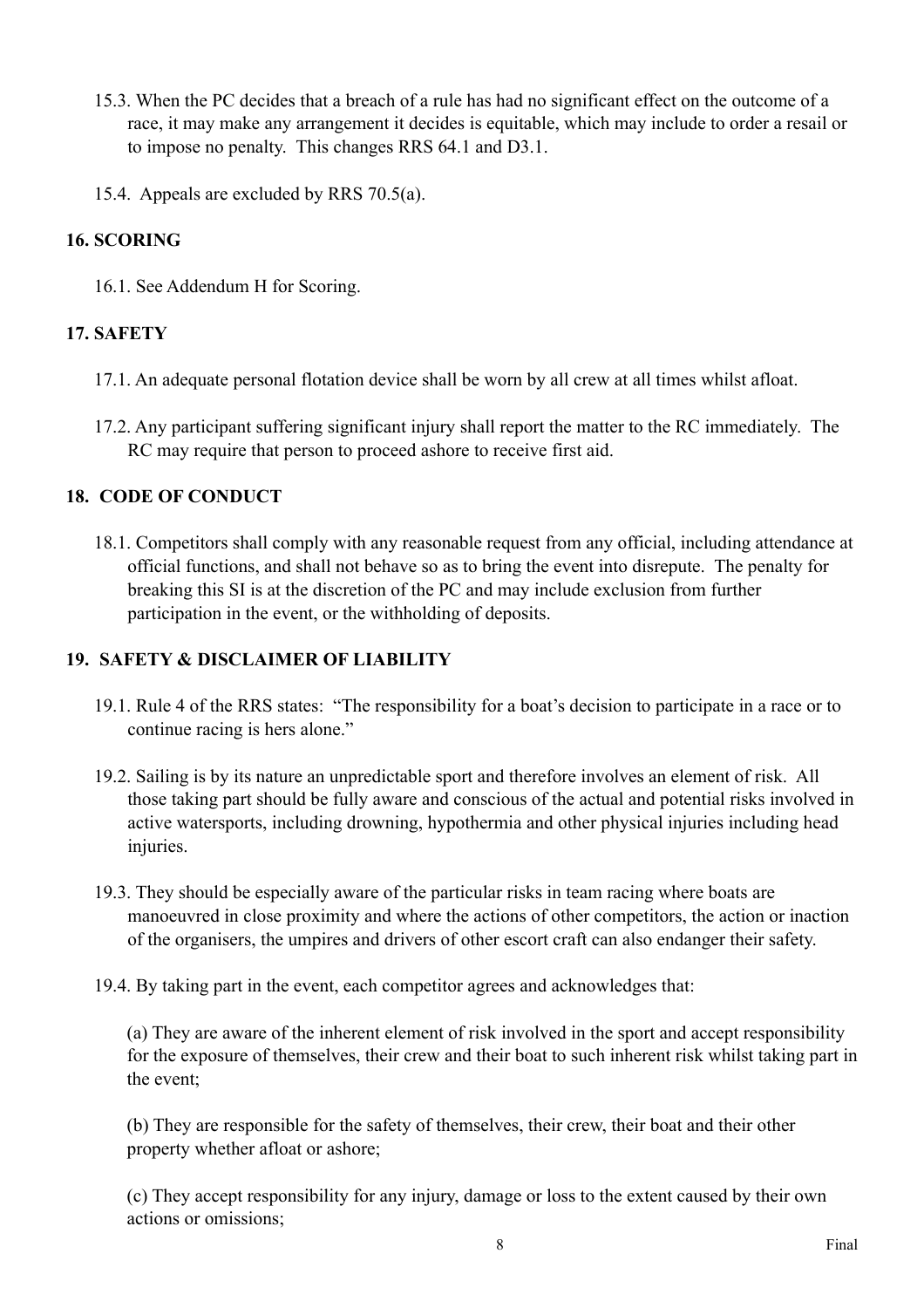(d) Their boat is in good order, equipped to sail in the event;

(e) They have checked that they and their fellow crew members are fit to participate;

(f) The provision of a race management team, patrol boats if any and other officials and volunteers by the event organiser does not relieve them of their own responsibilities;

(g) The provision of patrol boat cover if any is limited to such assistance, particularly in extreme weather conditions, as can practically be provided in the circumstances.

Addendum A - Event Format Addendum B - Race Schedule Addendum C - Race Course Addendum D - Penalties for damage resulting from contact between boats racing Addendum E - Damage Charges Addendum F - Handling Boats Addendum G - Equipment List Addendum H - Scoring Addendum I - NA (RYA) Prescriptions Addendum J - Southampton Harbour Byelaws 2003

Addendum K - CHC Local Notice to Mariners No 5(T) of 2015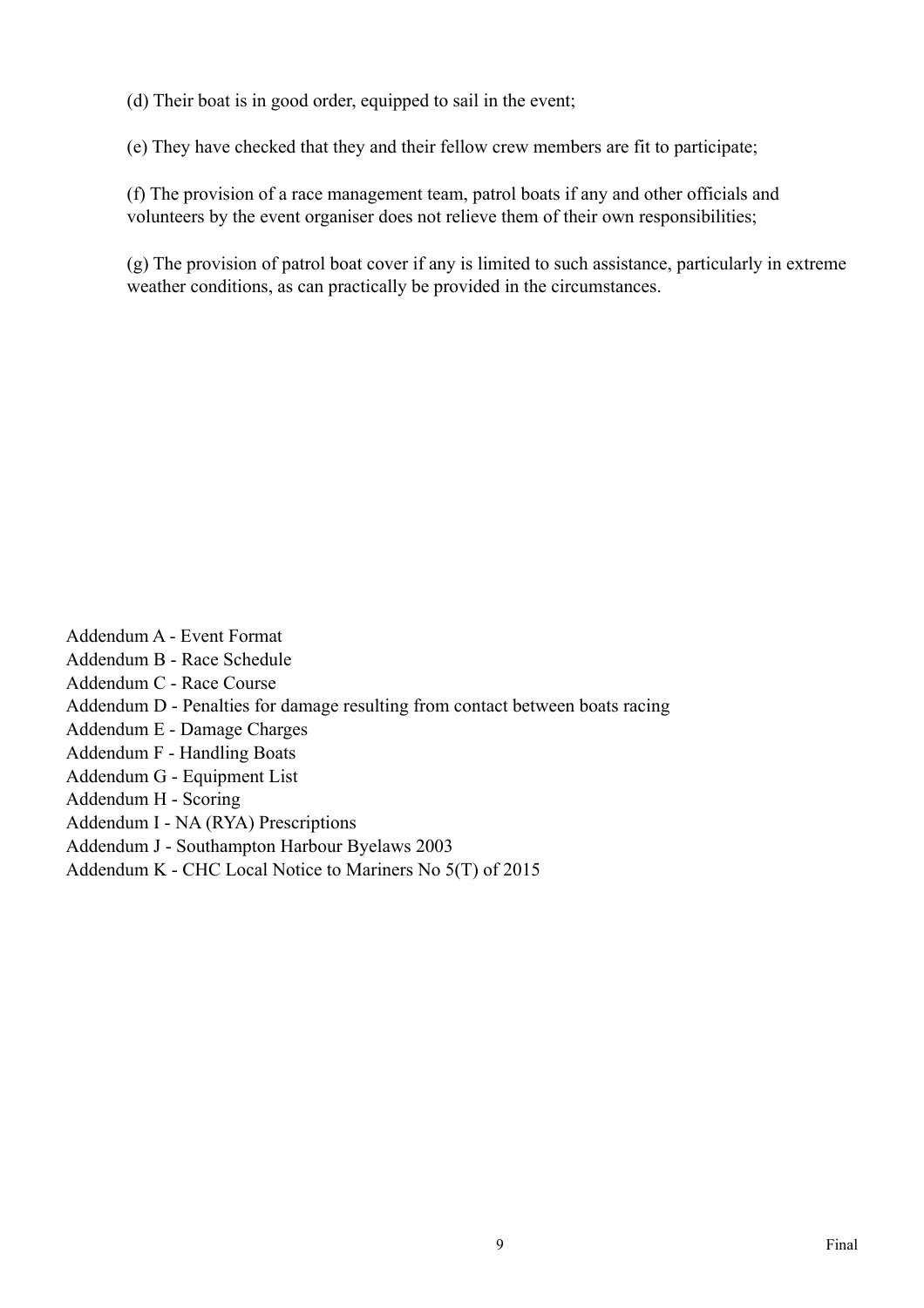## **ADDENDUM A**

## **EVENT FORMAT**

### **RACING PROGRAMME**

#### **Saturday 25 July 2015**

Bicentenary International Regatta Registration 0800-1800 at Regatta House, 18 Bath Road, Cowes Teams may pre-book a training session at a starting time between 1200-1520.

#### **Sunday 26 July 2015**

Bicentenary International Regatta Registration 0800-1600 at Regatta House, 18 Bath Road, Cowes Teams may pre-book a training session at a starting time between 1000-1320. Competitors' Briefing at 1700 at Shepards Wharf Marina. Attendance is mandatory for all competitors. The draw for Team letters will be conducted during this Briefing. See Addendum B. There is no

requirement for skippers thereafter to attend the Skippers' Briefing at 1800 in the RYS Pavilion.

#### **Monday 27 July 2015**

Skippers' Morning Briefing at 0845 Stand-by teams report to the Jenny Lee 0900 First Warning Signal 1000 It is intended that the last Warning Signal will be no later than 1650 Skippers' Debriefing and Briefing at Shepards Wharf Marina, 30 minutes after the last boat is alongside.

#### **Tuesday 28 July 2015**

Skippers' Morning Briefing at 0845 Stand-by teams report to the Jenny Lee 0900 First Warning Signal 1000 It is intended that the last Warning Signal will be no later than 1620 Skippers' Debriefing and Briefing at Shepards Wharf Marina, 30 minutes after the last boat is alongside.

#### **Wednesday 29 July 2015**

Skippers' Morning Briefing at 0845 Stand-by teams report to the Jenny Lee 0900 First Warning Signal 1000 It is intended that the last Warning Signal will be no later than 1650 Skippers' Debriefing and Briefing at Shepards Wharf Marina, 30 minutes after the last boat is alongside.

#### **Thursday 30 July 2015**

Skippers' Morning Briefing at 0845 Stand-by teams report to the Jenny Lee 0900 First Warning Signal 1000 It is intended that the last Warning Signal will be no later than 1620 Skippers' Debriefing and Briefing at Shepards Wharf Marina, 30 minutes after the last boat is alongside.

#### **Friday 31 July 2015**

Skippers' Morning Briefing at 0845 First Warning Signal 1000 The Jenny Lee will depart at 0900 It is intended that the last Warning Signal on the last day of racing will not be later than 1530.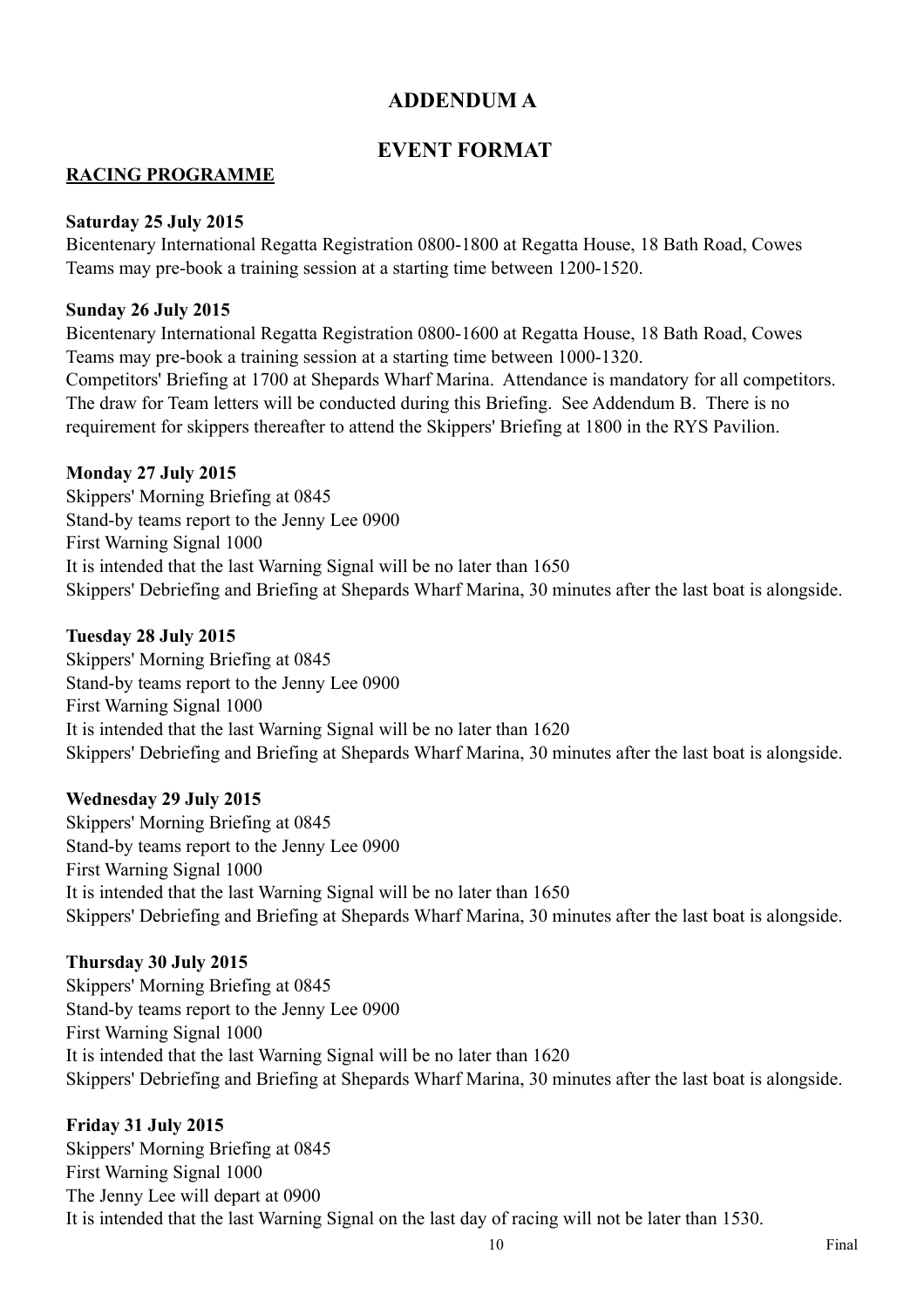### **SOCIAL PROGRAMME**

#### **Sunday 26 July 2015**

1830-2000 Bicentenary International Regatta Opening Reception at RYS Pavilion & Lawn with a display from the Red Devils. Dress Code: Jacket & Tie

#### **Monday 27 July 2015**

Bicentenary International Regatta Social & Dinner at the RORC (incorporating the RCYC, Cowes)

#### **Tuesday 28 July 2015**

1900 for 1930 Team Racing Reception & Hog Roast BBQ at RYS Lawn & Marquee. Dress Code: Clean Smart Yachting Attire

#### **Wednesday 29 July 2015**

Bicentenary International Regatta Social & Dinner at the Royal London Yacht Club

#### **Thursday 30 July 2015**

1900 for 2000 RYS Bicentenary International Regatta Grand Party at Osborne House with an Aerial Display. Dress Code: Summer Chic

#### **Friday 31 July 2015**

1800-1930 Bicentenary International Regatta Closing Reception and Prize giving at RYS Pavilion & Lawn. Dress Code: Jacket & Tie 2000 until late Crew Party at Cowes Yacht Haven with BBQ. Dress Code: Casual

[Information on ticketing for the above Social events are available on](http://www.bic2015.org.uk/the-event/schedule) **www.bic2015.org.uk/the-event/ schedule**, and in your Entry Pack.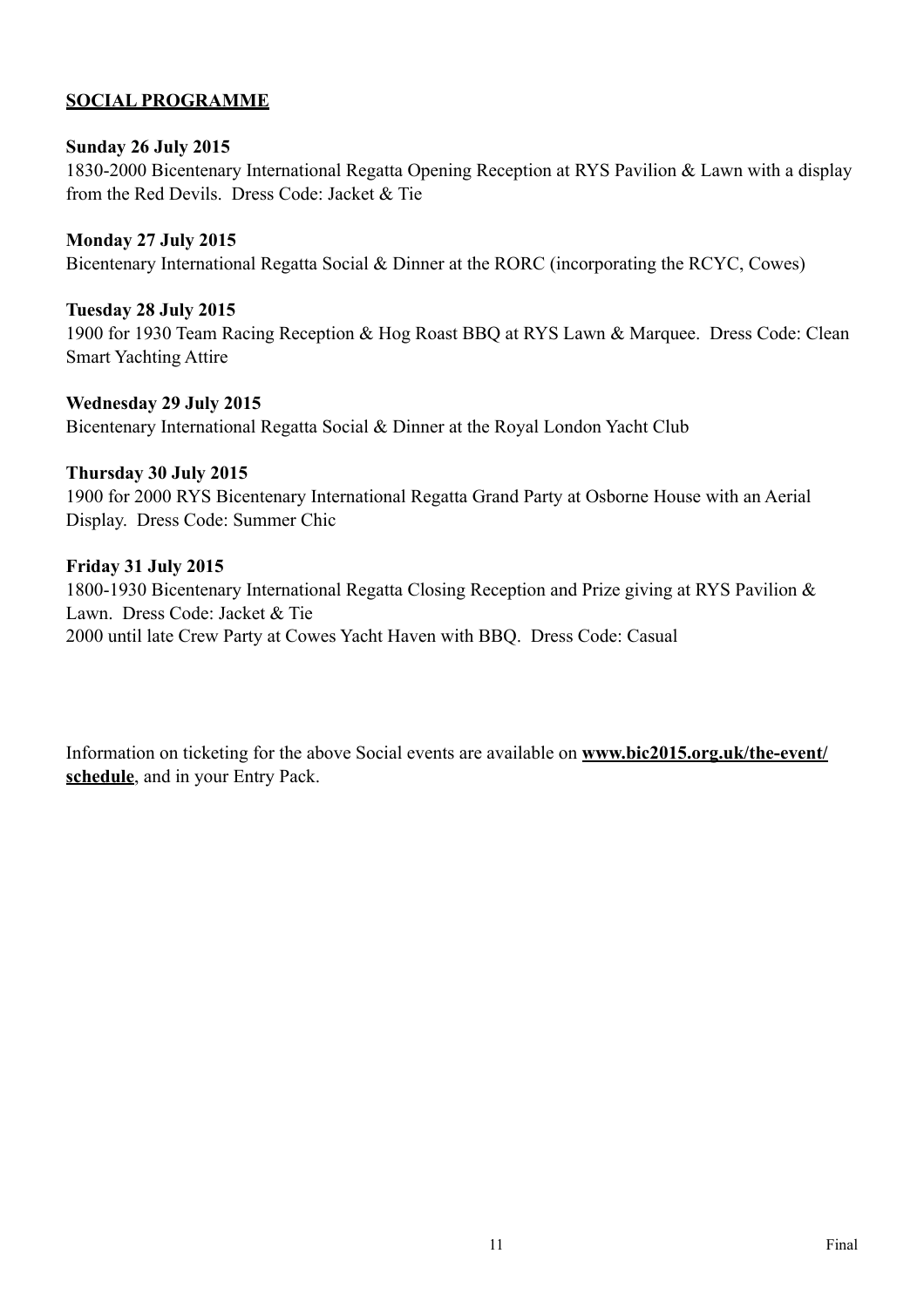## **ADDENDUM B**

## **RACE SCHEDULE**

1. On the assumption of ten competing teams, Team Letters, A-K (excluding I), will be drawn by each Team Captain during the Competitors' Briefing, which is to be held at the Shepard's Wharf Marina on Sunday 26 July 2015. In the Race Schedules, the Letter will indicate the number of each race that will be sailed, against whom, and in which pairs of boats.

2. The RC's intention is to run a series of Round-Robins, with the First Warning Signal displayed at 1000 each day. The Race Schedules will be posted on the ONB each day, two copies handed to each Team, and one copy placed in each boat. It is intended that each Cycle will comprise three consecutive starts.

3. In the event of damage that requires a boat to be withdrawn, a Change Schedule may be created. Copies of a Change Schedule will be provided to each team, and may be circulated while teams are afloat.

4. Friday's Race Schedule will be separately displayed on the ONB. It is intended to sail Semi-Finals, Petit-Finals and Final matches, with the qualifying teams drawn from the first four placed teams placed by the aggregate scores of the Round-Robin Series. The winner of the Semi-Finals will be the first team to score two race wins. The winner of the Finals will be the first team to score three race wins. The winner of the Petit-Finals will be the Team to score two race wins.

5. Any requested clarification will be given at the Competitors' or Daily Briefing.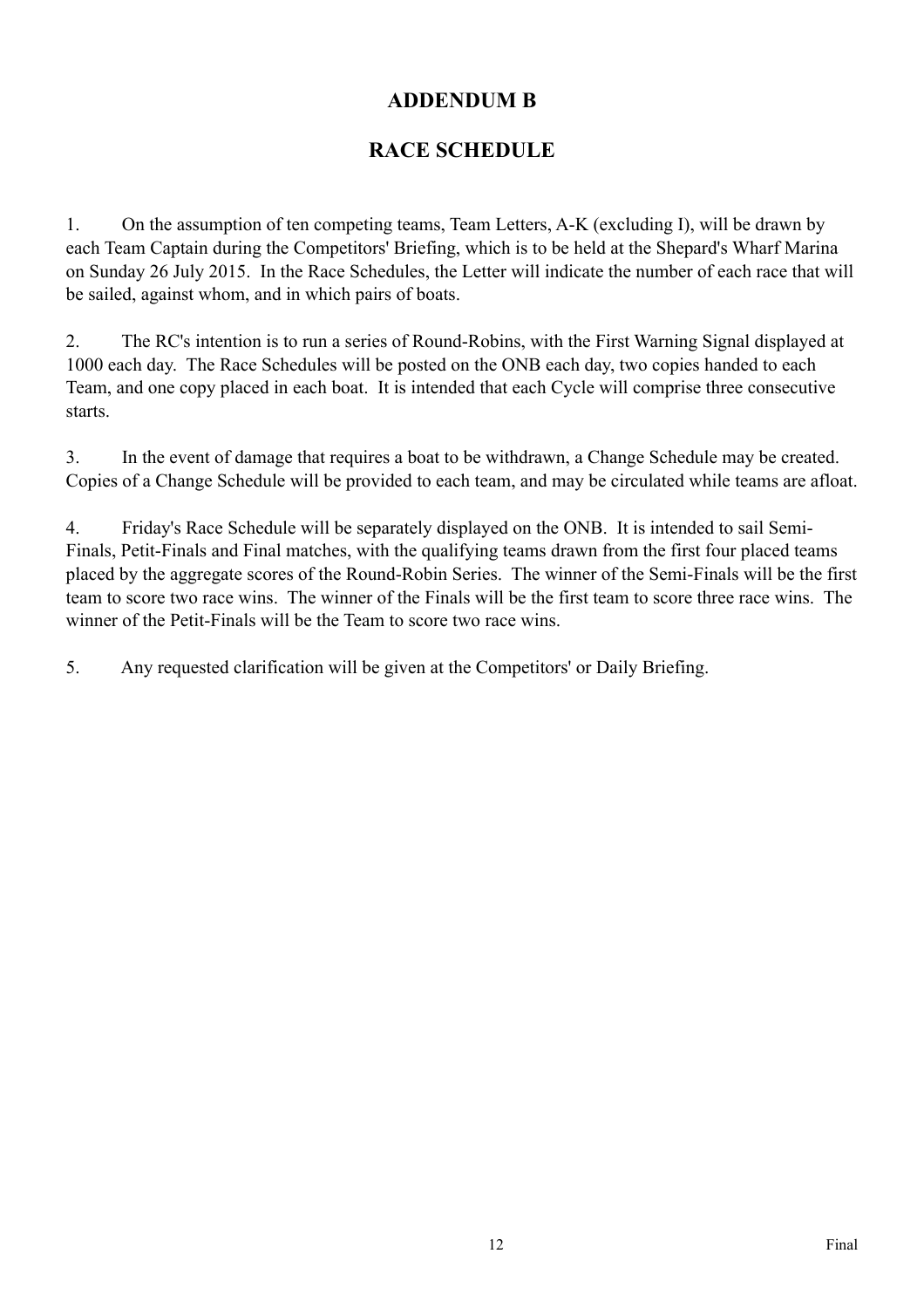## **ADDENDUM C**

## **RACE COURSE**



Course 1 - 2 - 3 - 4 - Finish. All Marks shall be left to starboard. An IDM may be laid on or near the Finish Line. Coach / Support boats shall be ANCHORED in the Defined Area. See SI 9.7.4. Jenny Lee, the Mother-Ship, is the change-over boat, and may be at anchor.

#### NOT TO SCALE

DEFINITION: A boat is on a leg to a leeward mark when she is on a leg to marks 2, 3 or 4.

3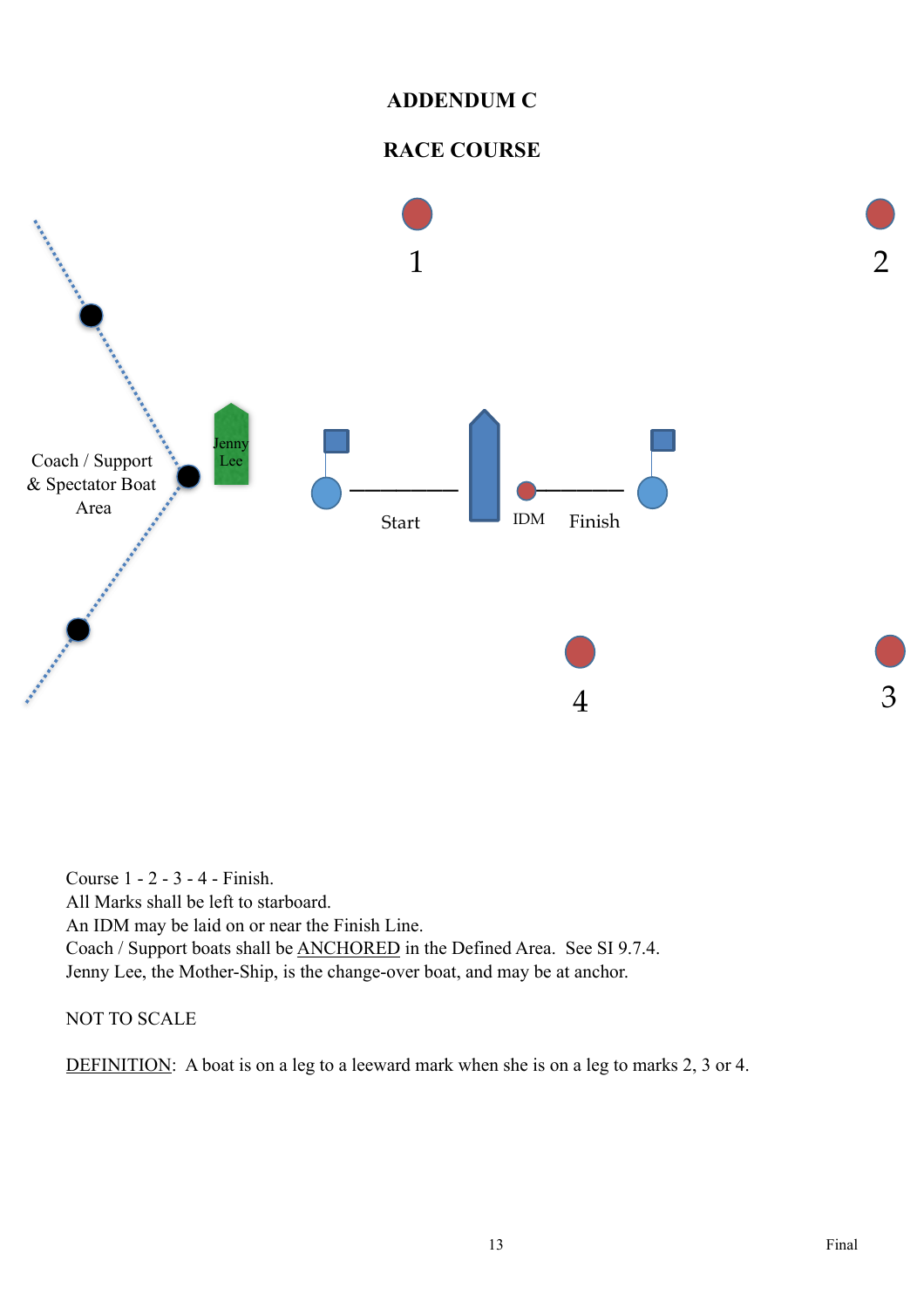## **ADDENDUM D**

## **Penalties for damage resulting from contact between boats racing**

SI 11 permits umpires to determine the penalty for breaking RRS 14 without a hearing. This Addendum explains how damage will be assessed and prescribes the appropriate level of penalties. The PC may impose additional penalties if it has good reason to do so. There are a number of things we are trying to achieve with penalties for damage:

- Minimise damage to keep costs down and avoid delays while boats are being repaired.
- Ensure that penalties are consistent and fit the breach.<br>•  $V_{\text{QCD}}$  read results "on the water"
- Keep race results "on the water".
- Give more sailing to everybody for the same entry fee!

## **Damage Levels**

| Level                        | <b>Extent</b>                                       | <b>Effect</b>                                               |
|------------------------------|-----------------------------------------------------|-------------------------------------------------------------|
| Level A - Minor Damage       | Up to 1 man hour to repair                          | Boat may race without repair                                |
| Level B - Significant Damage | More than 1 hour and up to 5<br>man hours to repair | Boat may need some (temporary)<br>work before racing again. |
| Level C - Major Damage       | More than 5 man hours to repair                     | Significant work required before<br>racing again.           |

## **Penalties**

Race penalties may be imposed by umpires after a race to those boats that break RRS 14. In the Round-Robin Series the penalty is half a race loss; in the Knockout Series it is a half race win. Any penalties are added to one boat's or both boats' team race losses / wins for the Series in which the damage occurred.

| Level   | <b>Race Penalty</b>                               |
|---------|---------------------------------------------------|
| Level A | No Penalty                                        |
| Level B | $\frac{1}{2}$ race win ( $\frac{1}{2}$ race loss) |
| Level C | 1 race win (1 race loss)                          |

## **Deductions from Damage Deposits**

Any deductions from damage deposits are a matter for the OA and do not affect any race loss penalties applied by the Umpires or PC. Subsequent assessments of the damage level after further inspection, whether the level turns out to be higher or lower, will have no effect on the race loss penalties given on the water.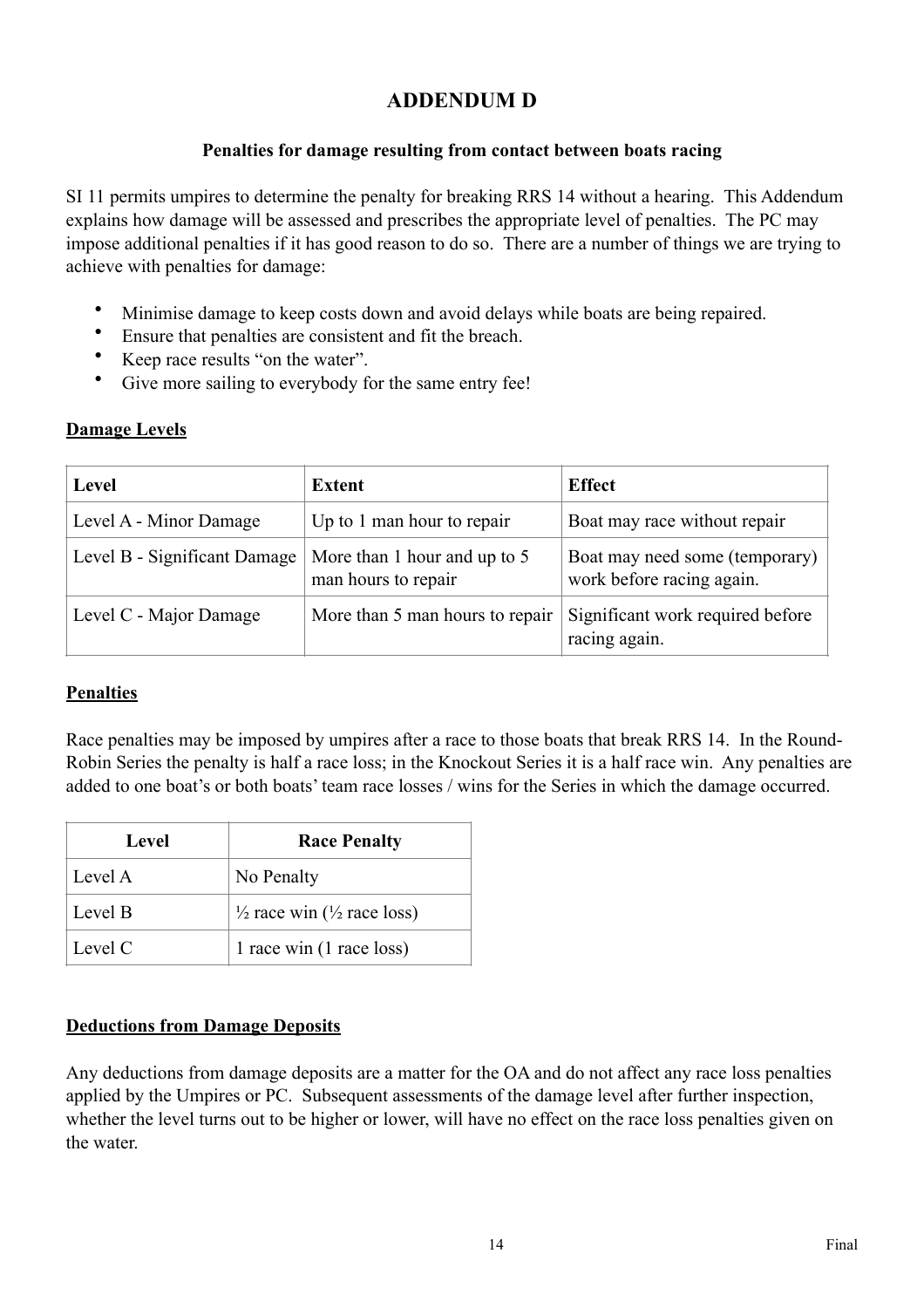## **ADDENDUM E**

## **DAMAGE CHARGES**

This Addendum is included only for information and guidance and does not form part of the SIs. The charges below are all applicable where it is obvious that damage or loss was caused due to misuse by the user.

| Damage                               | <b>Definition</b>                                       | Cost    |
|--------------------------------------|---------------------------------------------------------|---------|
| Hull                                 | Gel coat or capping nicks                               | £250.00 |
|                                      | Minor hull damage not requiring lamination              | £300.00 |
|                                      | Minor damage requiring lamination                       | £500.00 |
|                                      | Major damage or new capping – full cost of repair up to | £500.00 |
| Deck                                 | Minor damage                                            | £50.00  |
|                                      | Major damage $-$ full cost of repair up to              | £500.00 |
| Sail damage                          | Rips smaller than 10cm                                  | £25.00  |
|                                      | Rips larger than 10cm up to 40cm                        | £50.00  |
|                                      | Rips larger than $40cm - full cost of repair up to$     | £500.00 |
|                                      | Sail write off – full cost of replacement up to         | £500.00 |
| Flags                                | Loss                                                    | £20.00  |
| <b>Sheets</b>                        | Damage or loss (per sheet)                              | £30.00  |
| Deck fitting                         | Damage or loss - full cost of replacement up to         | £500.00 |
|                                      | Major damage - full cost of replacement up to           | £500.00 |
| <b>Personal Floatation</b><br>Device | Loss                                                    | £150.00 |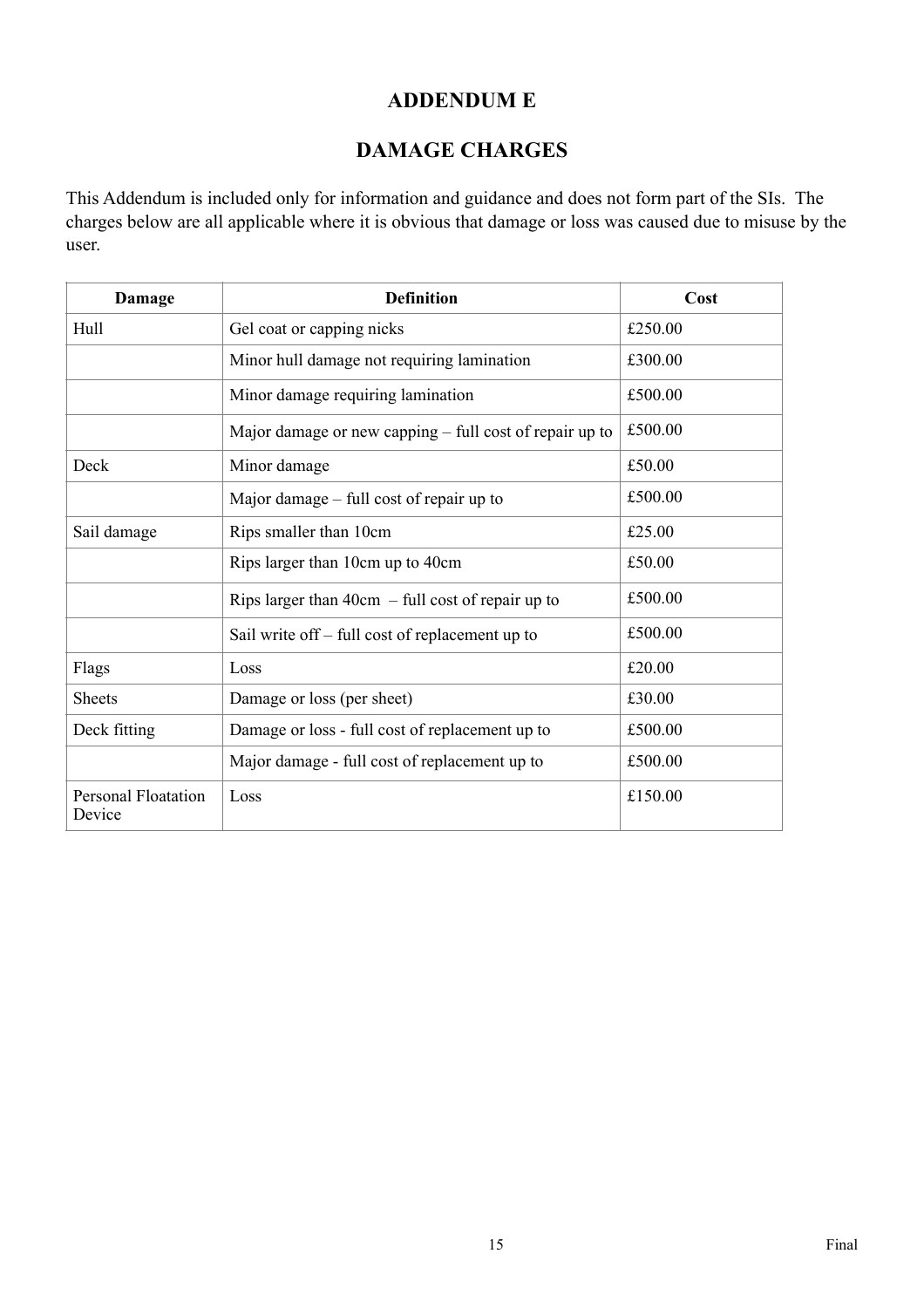## **ADDENDUM F**

## **HANDLING BOATS**

1. GENERAL

1.1 While all reasonable steps are taken to equalise the boats, variations will not be grounds for redress. This changes RRS 62.

## 2. PROHIBITED ITEMS and ACTIONS

Except in an emergency or in order to prevent damage or injury, or when directed by an umpire otherwise, the following are prohibited.

2.1 Any additions, omissions or alterations to the equipment supplied. In particular the cutting or shortening of any sheets, control lines or other running rigging.

- 2.2 The use of any equipment for a purpose other than that intended or specifically permitted.
- 2.3 The replacement of any equipment without the sanction of the RC.
- 2.4 Sailing the boat in a manner that it is reasonable to predict would cause significant damage.
- 2.5 Moving equipment from its normal stowage position except when being used.

2.6 Boarding a boat without prior permission.

2.7 Taking a boat from its berth or mooring without having paid the required damage deposit or having permission from the RC.

- 2.8 Hauling-out a boat or cleaning surfaces below the waterline.
- 2.9 Using a flattener as a reef.
- 2.10 Perforating sails, even to attach tell tales.

2.11 Radio transmission (including mobile telephones), except to report damage or in response to a request from the RC.

- 2.12 Adjusting or altering the tension of standing rigging, excluding the backstay.
- 2.13 Using a winch to adjust the mainsheet, backstay or vang.
- 2.14 Using a reef line as an outhaul.
- 2.15 Omitting any headsail car or turning block before sheeting onto a winch.
- 2.16 The use of electronic instruments other than compass, depth sounder, and watches.
- 2.18 Marking directly on the hull or deck with permanent ink.
- 2.19 Crew shall have their legs inboard of the sheerline, at all time.

2.20 The use of the shrouds (including any inner shrouds) above the lower bottle screw (turnbuckle) to facilitate tacking or gybing.

2.21 A breach of SI Addendum F 2.19 is not open to protest by boats but may be subject to action by Umpires. This changes RRS 60.1*.* 

## 3. PERMITTED ITEMS and ACTIONS

The following are permitted.

- 3.1 Taking on-board and making appropriate use the following equipment:
- (a) Basic hand tools consisting of knife, pliers and screwdrivers but excluding hammers and saws.
- (b) Adhesive tape.
- (c) Line (elastic or otherwise of 4 mm diameter or less).
- (d) Tell-tail material.
- (e) Notebook.
- (f) Watch, timers and hand held compass.
- (g) Shackles and clevis pins.
- (h) Velcro tape.
- (i) Personal Flotation Device (PFD), which complies with SI 17.1, if not using the OA-provided PFD.
- (j) Small video devices such as GoPro.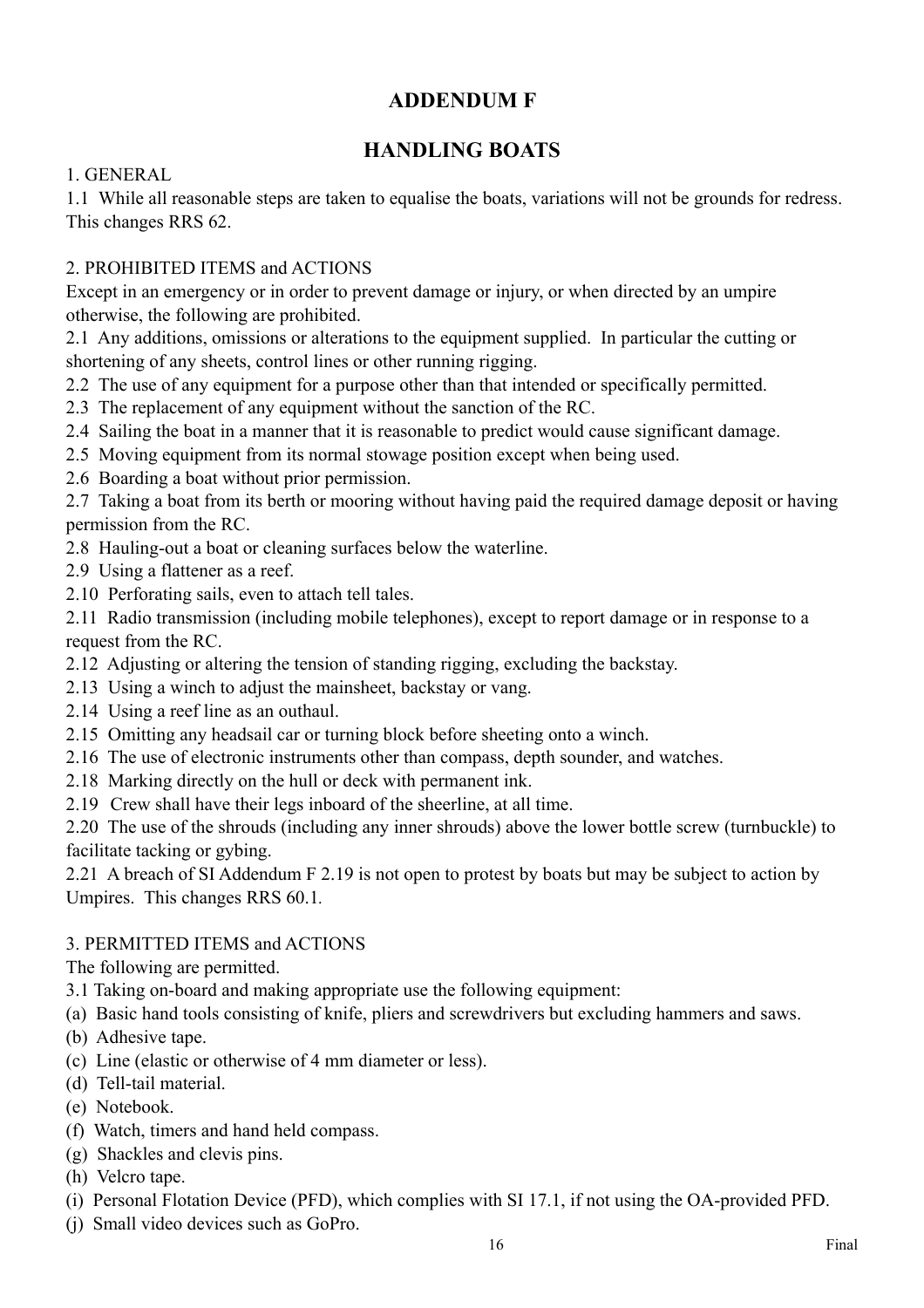## **ADDENDUM G**

## **EQUIPMENT LIST**

1 The following non-fixed items, provided by the OA, shall be carried on board at all times in their designated place while sailing. Any loss shall be reported on the Daily Damage Report.

#### **SAILS and SAILING EQUIPMENT**

Mainsail and set of battens Jib Jib Sheet Reefing sail-tie Mainsail Bag Hatch Bag

### **SAFETY GEAR**

Bucket and lanyard Life ring Paddle

### **FLAGS**

Team Flag affixed to the Backstay and to shrouds, total three Protest Flag - Yankee Damage / Breakdown Flag - White

#### **GROUND TACKLE**

Anchor and chain Anchor line

#### **MOORING LINES and FENDERS**

Two mooring lines Towing Bridle Two white fenders Blue fender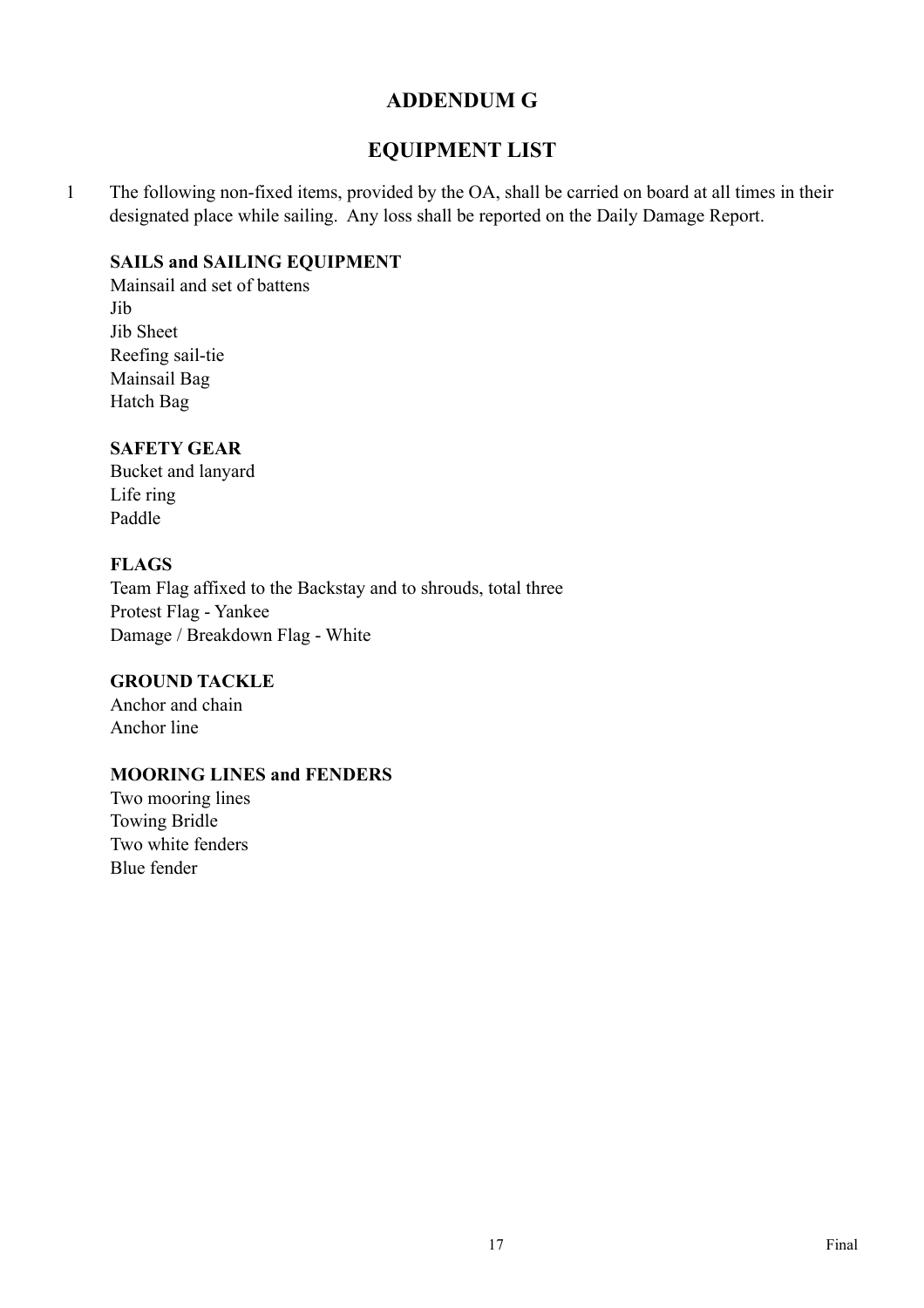## **ADDENDUM H**

## **SCORING**

In a Round-Robin Series teams are to sail against all other teams one or more times.

## **H1 Round Robins Series**

H1.1 The following scoring system replaces RRS Appendix D4. This scoring system is designed to allow all races sailed in an incomplete round robin to be counted towards the final results.

H1.2 The losing team of each race scores one point (half a point each for a dead heat); the winner scores no points.

H1.3 When a team withdraws from part of an event the scores of all in-completed races shall be scored as losses.

H1.4 When a single Round-Robin is terminated before completion, a team's score shall be the total number of losses scored by the team in all races sailed except as stated in H1.6.

H1.5 When a multiple Round-Robin is terminated during any of the Round-Robins, a team's score shall be the total number of losses scored by the team except as stated in H1.6.

H1.6 However, if any of the teams have sailed less than three races in the Round-Robin Series, the entire Round-Robin Series shall be disregarded and, if necessary, the event declared void.

H1.7 Teams shall be placed in order of their total scores, lowest number of losses score first.

H1.8 A team that has won a race but is disqualified for breaking a rule against a team in another race shall be scored a loss for that race (but the losing team shall not be awarded the win); and

H1.9 When a boat has broken RRS 1 or RRS2, RRS 14 when she has caused damage or injury, or a rule when not racing, half or more race losses may be added to her team score, or no penalty may be imposed. When race losses are added to one team's score the results for the other team shall remain unchanged.

## **H2 Ties in Round-Robins**

H2.1 For the purposes of tie-breaking a team's score shall be the number of race losses scored between the tied teams.

H2.2 Ties between two or more teams in a Round-Robin Series shall be broken by the following methods, in order, until all ties are broken. When one or more ties are only partially broken, rules H2.3(a) to H2.3 (c) shall be reapplied to them.

H2.3 Ties shall be decided in favour of the teams(s) who

a) placed in order, has the lowest number of losses in the races between the tied teams ;

 b) when the tie is between two teams in a multiple Round-Robin, has won the last race between the two teams;

 c) has the fewest losses against the team placed highest in the Round-Robin Series or, if necessary, second highest, and so on until the tie is broken. When two separate ties have to be resolved but the resolution of each depends upon resolving the other, the following principles shall be used :

(1) the higher-place tie shall be resolved before the lower-place tie, and

(2) all the teams in the lower-place tie shall be treated as a single team for the purposes of rule H2.3(c);

When rule H<sub>2</sub> does not resolve a tie and,

 (a) if the tie needs to be resolved for a later stage of the event the tie shall be broken by a sail-off when practicable. When the RC decides that a sail-off is not practicable, the tie shall be decided in favour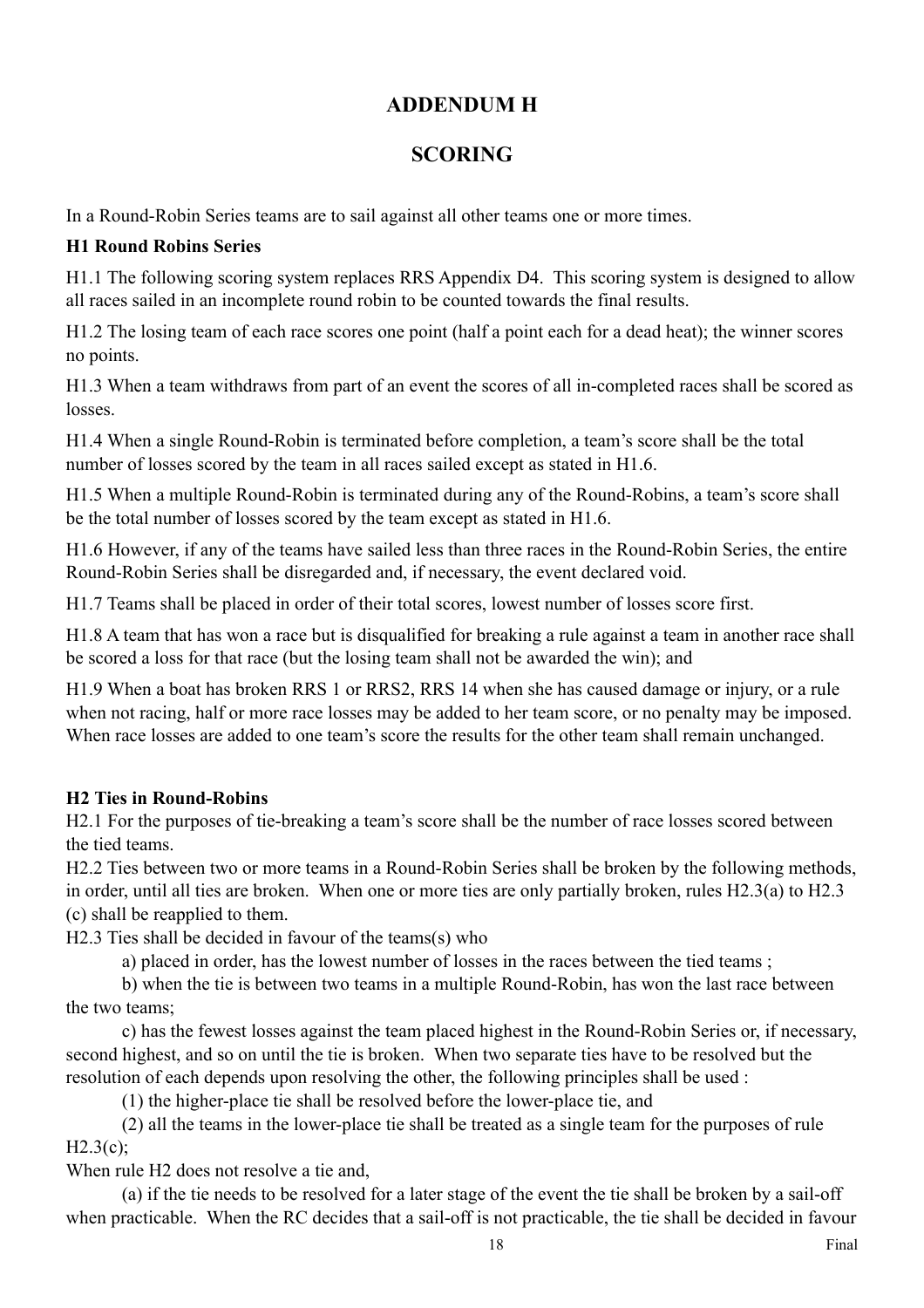of the team who has the highest score in the Round-Robin series after eliminating the score for the first race for each tied team or, should this fail to break the tie, the second race for each tied team and so on until the tie is broken. When a tie is partially resolved, the remaining tie shall be broken by reapplying rule H2.

#### **H3 Knockout Series**

H3.1 In a Knockout series the SIs Addendum B shall state the minimum number of race win points required to win a series between two teams. When a Knockout Series is terminated it shall be decided in favour of the team with the higher number of race wins.

#### **H4 Ties in a Knockout Series**

H4.1 Ties (including 0–0) between teams in a Knockout Series shall be broken by the following methods, in order, until the tie is broken. The tie shall be decided in favour of the team who

a) has the highest place in the most recent Round-Robin series, applying rule H2 if necessary;

b) has won the most recent race in the event between the tied teams.

 c) to decide the winner of the event, or the overall position between teams eliminated in one round of a Knockout Series, a sail-off may be used (but not a draw).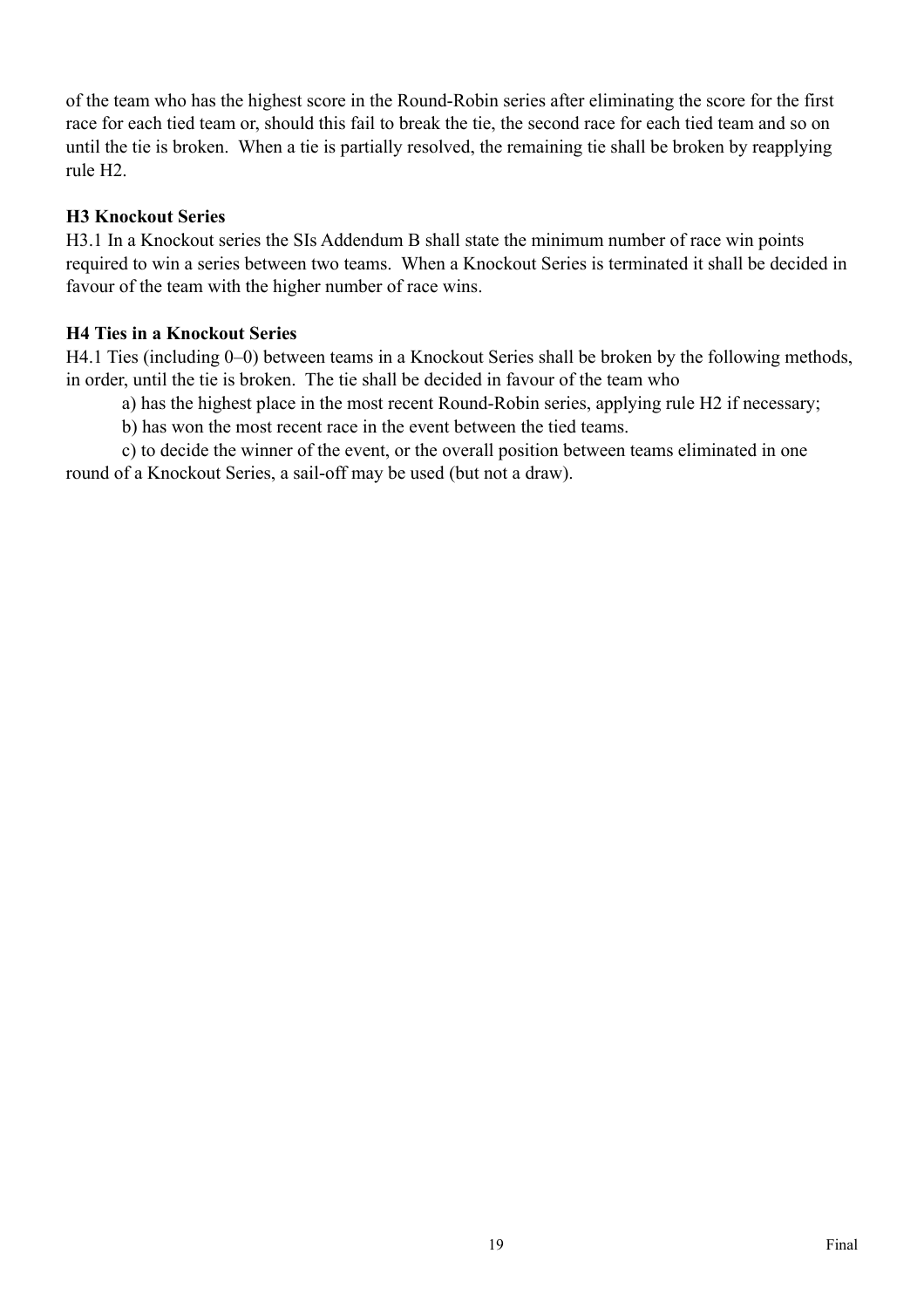## **ADDENDUM I**

## **NA (RYA) PRESCRIPTIONS**

### **5 Anti-Doping**

The National Authority procedural rules required by ISAF regulation 21.14 to implement the World Anti-Doping Code through ISAF Regulation 21 are the **RYA Anti-Doping Rules**, as published on the RYA Website.

### **67 Damages**

- 1. Any issue of liability or claim for damages arising from an incident while a boat is bound by *The Racing Rules of Sailing* shall be subject to the jurisdiction of the courts and not considered by a protest committee.
- 2. A boat that has taken a penalty or retires does not thereby admit liability for damages or that she has broken a rule.

### **86.3 Rule Changes**

An organizing authority wishing to develop and test a rule change shall obtain prior approval from the RYA. The organizing authority shall promptly report the results of the test to the RYA.

### **88.2 Changes to National Authority Prescriptions**

Notice of race and sailing instructions shall not change a prescription of the RYA. However, when an international jury has been appointed for an event, only the prescriptions to rules 5, 67, 86.3 and 88.2 shall apply.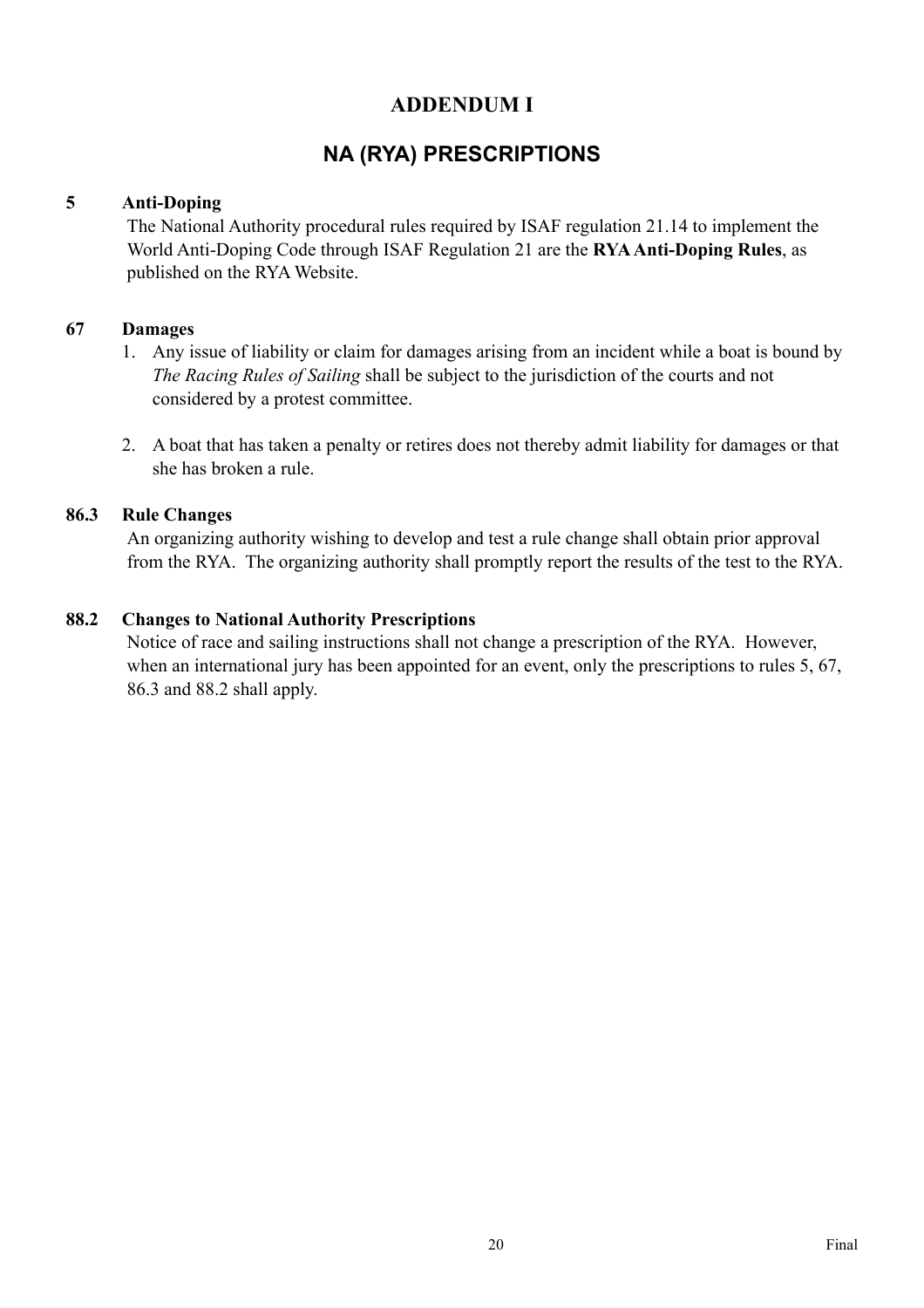## **ADDENDUM J**

## **SOUTHAMPTON HARBOUR BYELAWS 2003**

Yachts shall observe the Associated British Ports (ABP) Southampton Harbour Byelaws 2003 (see below) at all times and avoid any close quarters situation with large commercial shipping. Particular note should be made of Byelaws 10 & 11 and Associated British Ports Southampton Notice to Mariners No. 3 of 2011 giving details of a moving prohibited zone, shown below, which ranks as an obstruction for the purposes of RRS 19 and 20.



An **Area of Concern** is established in the Western Approach and Thorn Channels, shown on charts as **Entry Restricted**. Every vessel over 150m LOA in this area has around it a **moving prohibited zone** 1000m ahead and 100m either side. Vessels under 20m LOA shall not enter a **moving prohibited zone**.

Vessels over 150m will display by day a black cylinder, by night 3 all-round red lights in a vertical line and may be preceded by a Southampton Harbour Patrol launch (call sign "SP" on VHF 12) showing a blue flashing light.

Southampton Vessel Traffic Services Centre (call sign "VTS") broadcasts hourly information on VHF 14, these broadcasts are made only between Easter and the end of October.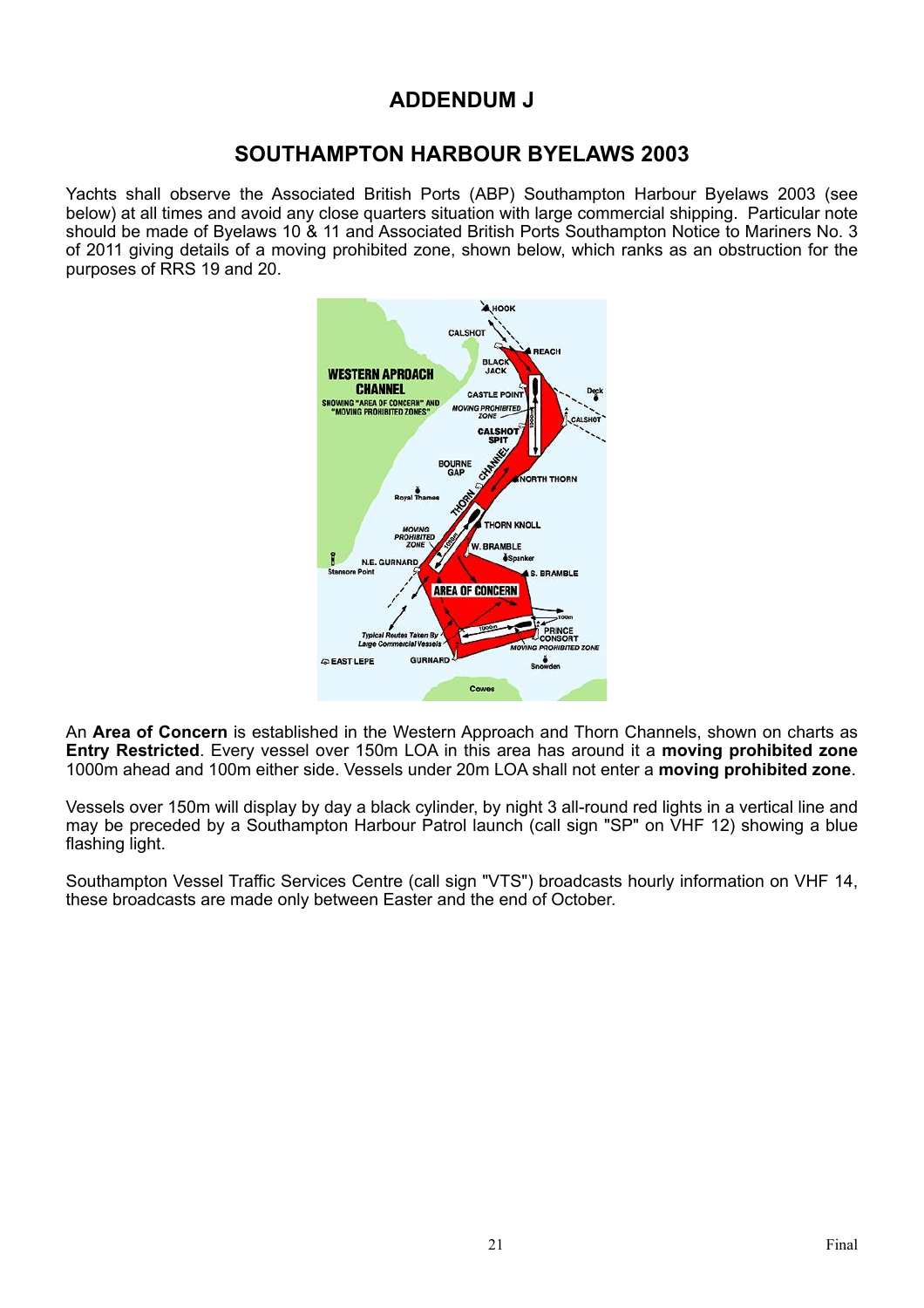## **ADDENDUM K**

## **CHC LOCAL NOTICE TO MARINERS NO 5(T) OF 2015**



## **LOCAL NOTICE TO MARINERS No 05(T) of 2015**

## **BREAKWATER EXCLUSION ZONE BUOYAGE AND BREAKWATER WORKS**

*(This notice supersedes Local Notice to Mariners No 27(T) of 2014 which is hereby cancelled)*

**Notice is hereby given** that works on the new detached breakwater have been completed for the winter period. Work is expected to recommence in late spring 2015, which will involve the reshaping of the breakwater gravel core and the placement of rock armour. An Exclusion Zone remains in force which is marked as follows:

| Latitude (N) | Longitude (W) | Buoy                        | Light   |
|--------------|---------------|-----------------------------|---------|
| 50 46,068    | 01 17.743     | N. Cardinal                 | VQ      |
| 50 46.059    | 01 17.682     | Yellow Special Mark         | F1.Y.4s |
| 50 46,049    | 01 17.604     | Yellow Special Mark         | F1.Y.4s |
| 50 46 040    | 01 17 544     | N. Cardinal                 | VQ      |
| 50 45.978    | 01 17.456     | E. Cardinal                 | Fl.VQ.3 |
| 50 45.942    | 01 17.533     | Yellow Special Mark         | F1.Y.4s |
| 50 45.960    | 01 17.683     | Yellow Special Mark         | F1.Y.4s |
| 50 45 974    | 01 17.800     | Yellow Special Mark         | F1.Y.4s |
| 50 46.025    | 01 17.836     | Breakwater West Red lateral | F1.R.2s |
| 50 46.057    | 01 17.805     | Yellow Special Mark         | F1.Y.4s |

#### **Table 1: Exclusion Zone Navigation Marks, Positions and Characteristics**

In addition, the breakwater is marked with 5 yellow lights mounted on yellow special mark beacons. A yellow special mark is also in place marking the eastern toe of the breakwater as follows:

#### **Table 2: Breakwater Marks, Positions and Characteristics**

| Latitude $(N)$ | Longitude $(W)$ | Buoy or Beacon                        | Light/s |
|----------------|-----------------|---------------------------------------|---------|
| On Breakwater  | On Breakwater   | 5 x Yellow Special Mark Beacons       | F1.Y.5s |
| 50 45.982      | 01 17 514       | Yellow Special Mark (Breakwater East) | F1.Y.2s |